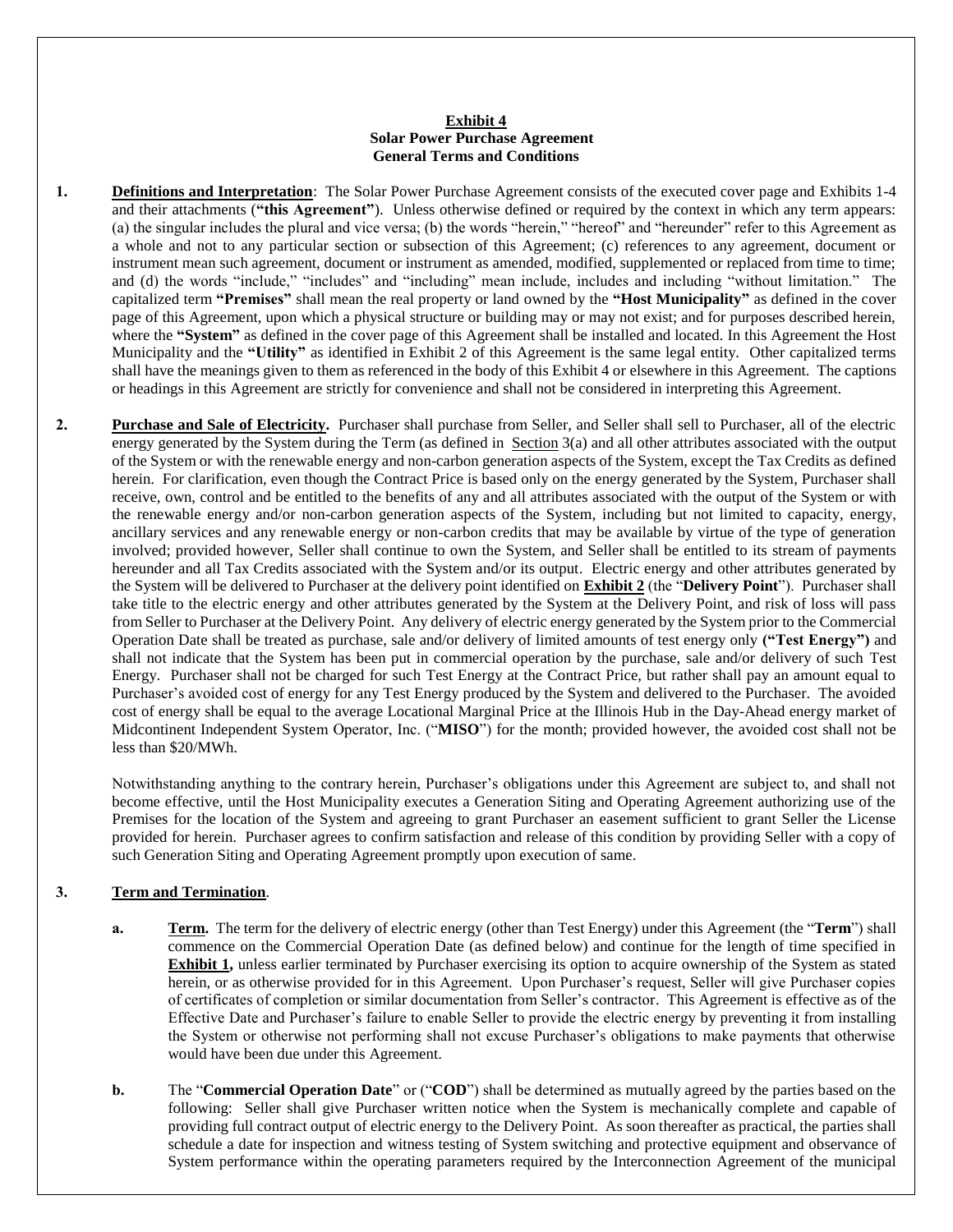utility identified in Exhibit 2 (the "**Host Municipality**" or "**Utility**"). The following items must be completed before COD can be declared: (1) certificate of mechanical completion of the System in accordance with the specifications in this Agreement; (2) certificate of performance, inspection and witness testing of the System by the Utility approving interconnection to the Utility's distribution system; (3) successful completion and verification of meter validation testing for all meters that will be used to measure output for billing purposes; and (4) recorded delivery of full electric energy output under this Agreement to the Delivery Point or a calculation proving that full electric energy output would have been delivered but for suboptimal irradiance conditions. Other deliverables from the Seller as identified in this Agreement or the Utility's Interconnection Agreement shall be provided prior to or within a reasonable time after the Commercial Operation Date as set forth in a letter agreement to be executed between the Seller and Purchaser confirming achievement of COD.

All energy delivered prior to COD shall be deemed to be Test Energy as defined in Section 2 above.

## **4. Billing and Payment**.

- **a. Monthly Charges.** Purchaser shall pay Seller monthly for the attributes of the System and its output purchased and sold hereunder based on the electric energy generated by the System and delivered to the Delivery Point at the \$/kWh rate shown in **Exhibit 1** (the "**Contract Price**"). The monthly payment for such energy will be equal to the applicable \$/kWh rate multiplied by the number of kWh of energy delivered to the Delivery Point during the applicable month, as measured by the System meter.
- **b. Monthly Invoices.** Seller shall invoice Purchaser monthly, either manually or through electronic means. Such monthly invoices shall state (i) the amount of electric energy produced by the System and delivered to the Delivery Point, (ii) the rates applicable to, and charges incurred by, Purchaser under this Agreement and (iii) the total amount due from Purchaser. The Contract Price assumes electronic invoicing and that, other than under unique and infrequent circumstances, Purchaser will pay using the automated clearing house method ("ACH").
- **c. Taxes.** Purchaser shall either pay or reimburse Seller for any and all Taxes assessed on the generation, sale, delivery or consumption of electric energy produced by the System or the interconnection of the System to the Utility's electric distribution system, including property taxes on the Premises, if any; provided, however, Purchaser will not be required to pay or reimburse Seller for any Taxes during periods when Seller fails to deliver electric energy to Purchaser for reasons other than Force Majeure or as a result of Purchaser's acts or omissions; and provided further, Purchaser will not pay or reimburse Seller for any Taxes from which Purchaser has a valid exemption, exception, exclusion, waiver, or that do not apply to Purchaser or the Host Municipality for any other reason. The parties will work together in good faith to claim, qualify for and defend any valid exemptions, exceptions, exclusions, waivers, or other non-applicability of such Taxes to Purchaser or the Host Municipality for any other reason. For purposes of this Section 4(c), "**Taxes**" means any federal, state and local ad valorem, property, occupation, generation, privilege, sales, use, consumption, excise, transaction, and other taxes, regulatory fees, surcharges or other similar charges, but shall not include any employment related taxes, or any income taxes or similar taxes imposed on Seller's revenues due to the sale of energy under this Agreement, which shall be Seller's responsibility.
- **d. Payment Terms.** All amounts due under this Agreement shall be due and payable net twenty (20) days from receipt of invoice. Any undisputed portion of the invoice amount not paid within the twenty (20) day period shall accrue interest at the annual rate of two and one-half percent (2.5%) over the prime rate, as published in the Wall Street Journal at the time the dispute begins (but not to exceed the maximum rate permitted by law).

### **5. Environmental Attributes and Environmental Incentives**.

Purchaser is the owner of all Environmental Attributes and Environmental Incentives while the Seller is entitled to the benefit of all Tax Credits. Purchaser's purchase of electricity under this Agreement does include Environmental Attributes and Environmental Incentives. All Tax Credits and any other attributes of ownership and operation of the System shall be retained by Seller during Term of this Agreement unless and until Purchaser exercises its option to acquire ownership as stated herein. Seller shall cooperate with Purchaser in obtaining, securing and transferring all Environmental Attributes and Environmental Incentives, and Purchaser shall cooperate with Seller in obtaining, securing and transferring all Tax Credits. Both Parties shall take reasonable steps to see that the electric energy generated by the System is used in a manner necessary to qualify for such available Environmental Attributes, Environmental Incentives and Tax Credits. Purchaser shall not be obligated to incur any out–of–pocket costs or expenses in connection with such actions for Tax Credits and any other attributes of ownership and operation of the System unless reimbursed by Seller. Purchaser is responsible for any out-of-pocket costs or expenses in connection with any Environmental Attributes or Environmental Incentives. If any Environmental Attributes or Environmental Incentives are paid directly to Seller, Seller shall immediately pay such amounts over to Purchaser.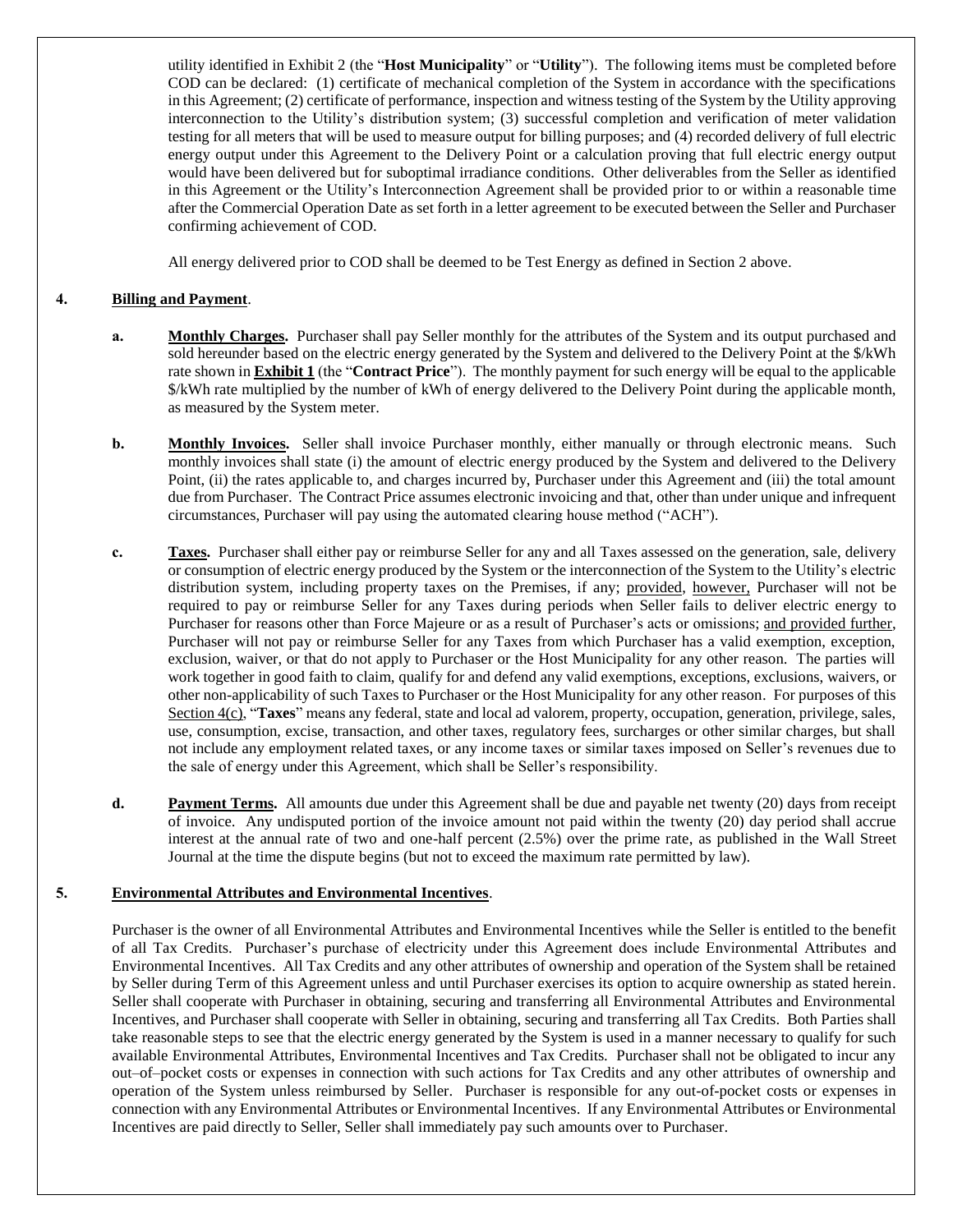"**Environmental Attributes**" means any and all credits, other than the Tax Credits, benefits, emissions reductions, offsets, and allowances, howsoever entitled, attributable to the System, the production of electrical energy from the System and its displacement of conventional energy generation, including (a) any Renewable Energy Credits under the State of Illinois' Future Energy Jobs Act or the Climate and Equitable Jobs Act or any successor statutes, and any other credits, tags or other rights under any present or future laws and/or regulations of the State of Illinois regarding environmental rights and/or attributes, regardless of how such rights and/or attributes are designated; (b) any avoided emissions of pollutants to the air, soil or water such as sulfur oxides (SOx), nitrogen oxides (NOx), carbon monoxide (CO) and other pollutants; (c) any avoided emissions of carbon dioxide (CO2), methane (CH4), nitrous oxide, hydrofluorocarbons, perfluorocarbons, sulfur hexafluoride and other greenhouse gases (GHGs) that have been determined by the United Nations Intergovernmental Panel on Climate Change, or otherwise by law, to contribute to the actual or potential threat of altering the Earth's climate by trapping heat in the atmosphere; and (d) the reporting rights related to these avoided emissions, such as Green Tag Reporting Rights and Renewable Energy Credits. Green Tag Reporting Rights are the right of a party to report the ownership of accumulated Green Tags in compliance with federal or state law, if applicable, and to a federal or state agency or any other party, and include Green Tag Reporting Rights accruing under Section 1605(b) of The Energy Policy Act of 1992 and any present or future federal, state, or local law, regulation or bill, and international or foreign emissions trading program. Environmental Attributes do not include Environmental Incentives and Tax Credits. Purchaser and Seller shall file all tax returns in a manner consistent with this Section 5. Without limiting the generality of the foregoing, Environmental Attributes include carbon trading credits, renewable energy credits or certificates, emissions reduction credits, emissions allowances, green tags tradable renewable credits and Green-e® products under any applicable state or federal program.

"**Environmental Incentives**" means any and all credits, other than the Tax Credits, rebates, subsidies, payments or other incentives that relate to self–generation of electricity, the use of technology incorporated into the System, environmental benefits of using the System, or other similar programs available from the Utility, any other regulated entity, the manufacturer of any part of the System or any Governmental Authority.

"**Governmental Authority**" means any national, state or local government (whether domestic or foreign), any political subdivision thereof or any other governmental, quasi-governmental, judicial, public or statutory instrumentality, authority, body, agency, bureau or entity (including the Federal Energy Regulatory Commission), or any other entity with authority to bind a party at law.

"**Tax Credits**" means any and all (a) investment tax credits, (b) production tax credits and (c) similar tax credits or grants under federal, state or local law relating to the construction, ownership or production of energy from the System, including without limitation depreciation benefits and any other attributes of ownership and operation of the System.

### **6. Conditions to Obligations**.

- **a. Conditions to Seller's Obligations**. Seller shall pursue the completion of each of the following conditions in good faith. Seller's obligations under this Agreement (except those that necessarily occur prior to the Condition Satisfaction Date, including but not limited to Section  $7(0)(i)$ ) are conditioned on the completion of the following conditions to Seller's reasonable satisfaction or waiver thereof by Seller on or before the Condition Satisfaction Date:
	- i. Completion of a physical inspection of the Premises including, if applicable, geotechnical work, and real estate due diligence to confirm the suitability of the Premises for the System;
	- ii. Seller has obtained financing for the System on terms and conditions deemed satisfactory by Seller, in its sole discretion or has commenced construction of the System without construction financing;
	- iii. Approval of (A) this Agreement and (B) the construction agreement to build and commission the System by Seller's Financing Parties, but only if construction of the System has not been commenced by Seller without construction financing, and then only if and to the extent such Financing Parties have been identified by Seller and communicated to Purchaser prior to the commencement of construction of the System by Seller; Exhibit 1 will be revised to show any such Financing Parties prior to the Condition Satisfaction Date;
	- iv. Confirmation that Seller will obtain all applicable Tax Credits;
	- v. Receipt of all necessary zoning, land use and building permits; and
	- vi. Execution of all necessary and reasonable agreements with the Utility for interconnection of the System to the Utility's electric distribution system; *which, for clarity*, shall include the specifications, costs, schedule and responsible party (either Seller or Utility) of any required Utility system upgrades necessary to interconnect the System and any deposit or security required by the Utility in connection with such upgrades.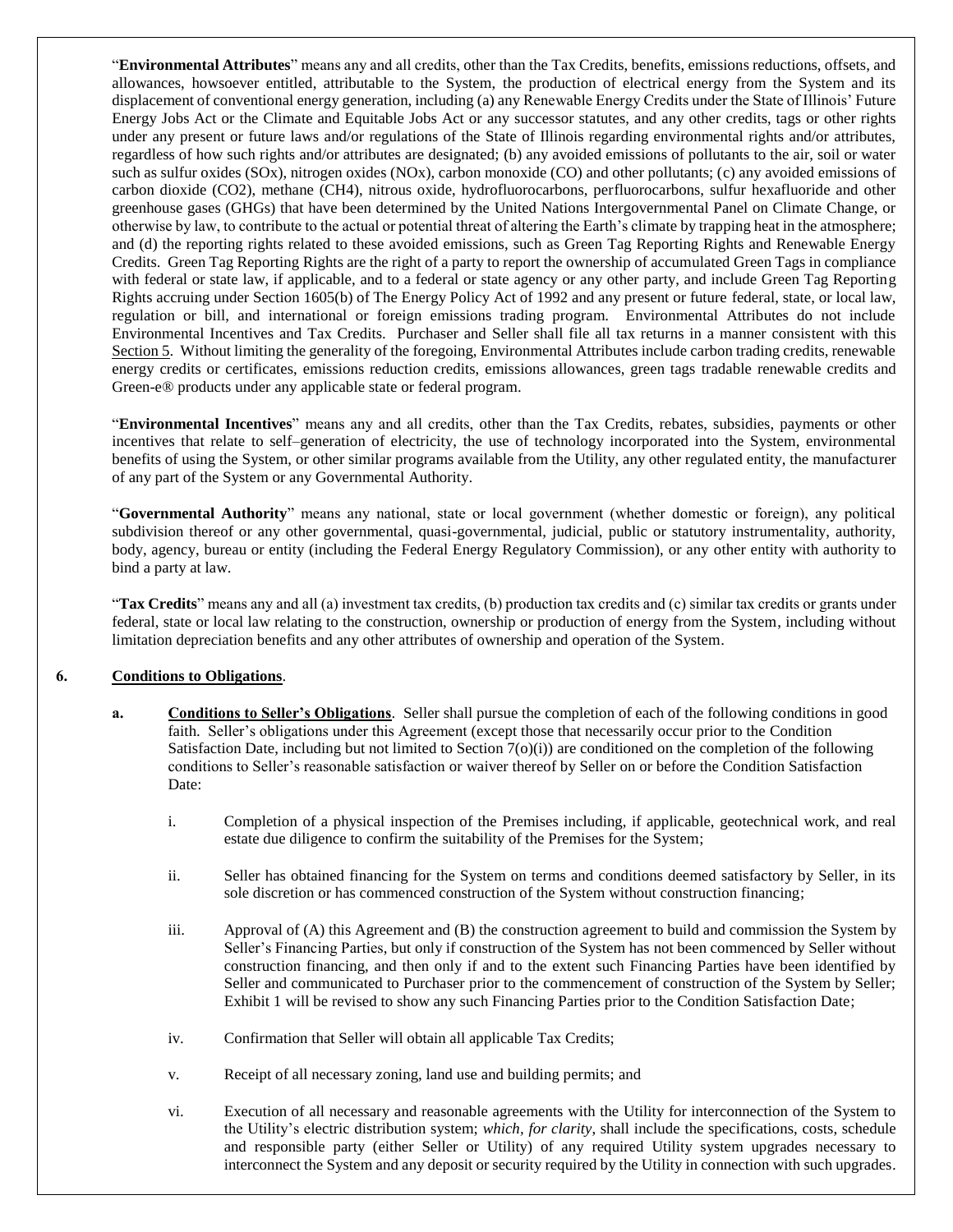- **b. Conditions to Purchaser's Obligations**. Purchaser's obligations under this Agreement (except those that necessarily occur prior to the Condition Satisfaction Date) are conditioned on the completion of the following conditions to Purchaser's reasonable satisfaction or waiver thereof by Purchaser on or before the Condition Satisfaction Date:
	- i. Execution of an easement, lease and/or siting agreement with the Host Municipality giving Purchaser the necessary rights to use the Premises for a solar energy project;
	- ii. Seller shall have obtained all permits, approvals, authorizations, variances, waivers and/or exceptions required in connection with the construction of the System on the Premises from all applicable governmental authorities; and
	- iii. Prior to Seller commencing construction and installation of the System, Seller shall give Purchaser proof of insurance for all insurance required to be maintained by Seller under this Agreement.
- **c. Failure of Conditions.** If any of the conditions listed in subsection (a) or (b) above are not satisfied or waived by the Condition Satisfaction Date, the Parties will attempt in good faith to negotiate new dates for the satisfaction of the failed conditions. If the Parties are unable to negotiate new dates then the Party that has not failed to meet an obligation may terminate this Agreement upon thirty (30) days written notice to the other Party without liability for costs or damages or triggering a default under this Agreement. Seller shall be separately responsible for payment obligations, if any, arising under any agreements with the Utility for interconnection of the System.
- **d. Commencement of Construction**. Seller's obligation to commence construction and installation of the System is conditioned on Seller's receipt of (A) proof of insurance for all insurance (if any) required to be maintained by Purchaser under this Agreement, (B) written confirmation from any person holding a mortgage, lien or other encumbrance over the Premises, as applicable, that such person will recognize Seller's rights under this Agreement for as long as Seller is not in default hereunder, and (C) proof of Purchaser's underlying real property rights necessary to grant Seller the License pursuant to that certain Generation Siting and Operating Agreement, and associated easement, each as entered into with or granted by the Host Municipality.
- **e. Commercial Operation Date Condition**. Purchaser's obligations under this Agreement (except those that necessarily occur prior to the Commercial Operation Date) are conditioned on the occurrence of the Commercial Operation Date for the System by the Outside Commercial Operation Date. If such condition is not satisfied, the Parties will attempt in good faith to negotiate new dates for the satisfaction of the failed conditions. If the Parties are unable to negotiate new dates, then Purchaser may terminate this Agreement upon thirty (30) days written notice to Seller without liability for costs or damages or triggering a default under this Agreement.

### **7. Seller's Rights and Obligations**.

- **a. Permits and Approvals**. Seller, with Purchaser's reasonable cooperation, shall use commercially reasonable efforts to obtain, at its sole cost and expense:
	- i. any zoning, land use and building permits required to construct, install and operate the System; and
	- ii. any agreements and approvals from the Utility necessary in order to interconnect the System to the Utility's electric distribution system.

Purchaser shall cooperate with Seller's reasonable requests to assist Seller in obtaining such agreements, permits and approvals.

**b. Installation of System**. Seller shall design, construct and install the System and all related equipment, as described in Exhibit 2, on the Premises (including the design, engineering, permitting, installation, monitoring, operation and maintenance, interconnection, licensing, permitting, approvals, and paperwork processing for the System including all equipment necessary to meet local, state and national jurisdiction codes). Seller shall be responsible for clearing, grading and conforming to the Premises to meet all local drainage requirements. The solar photovoltaic panels are to be mounted [on south-facing, fixed tilt structures set at an angle for optimum summer performance], or [on structures in north-south rows utilizing a single-axis tracking system]. Vertical support elements for the photovoltaic panel racks are to be designed to meet wind/snow loadings and soil conditions identified for the sites. The System will be designed to meet all applicable local, state and national electric and fire codes as well as all interconnection requirements of the Utility. System performance will be governed by the appropriate provisions of Institute of Electrical and Electronics Engineers (IEEE) standard 1547-2018 and UL 1741. The System will maintain power factor of the delivered energy in the range of 95% lagging to 95% leading and meet or exceed IEEE 519-1992 total harmonic distortion requirements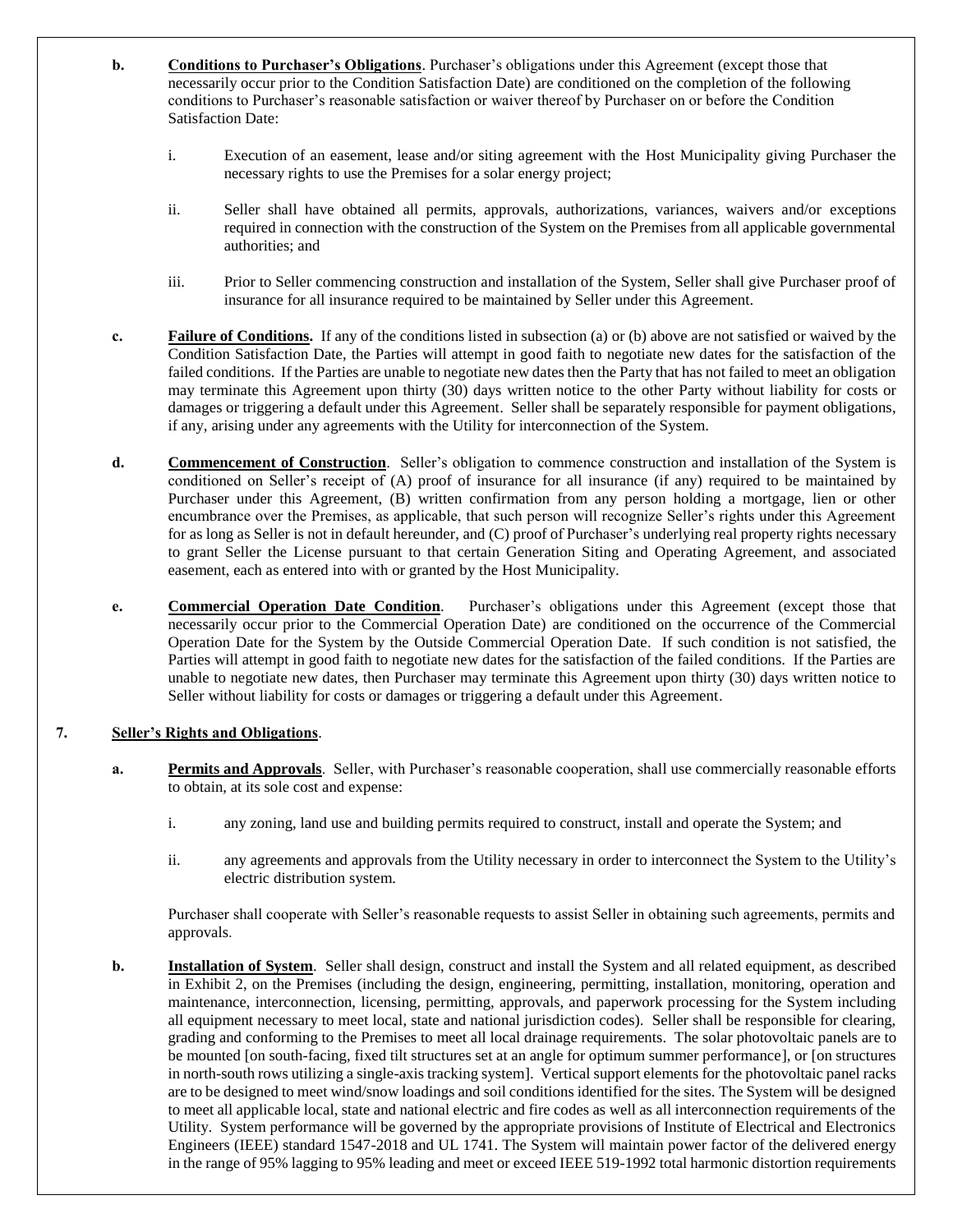(THD<3%). The System will be equipped with bi-directional DNP3 communications capability and a Windows-based graphical user interface to allow Purchaser and the Utility the ability to control set points for low voltage ride through, specify operating VAR, limit ramp rates, and monitor input/output parameters including status of panel sub-arrays. System protective features shall include DC reverse polarity protection, ground fault monitoring, AC short circuit protection and carry all applicable UL ratings. The inverter(s) efficiency shall be a minimum of 97%. The System shall include instrumentation to measure and record wind speed/direction, ambient and panel temperatures, and solar irradiance at the site, and Seller shall provide Purchaser with access to the information therefrom. Seller's work in connection with such installation shall be done in a good and workman-like manner and in compliance with all applicable laws, codes and permits, such that under normal use and service conditions, the System will be free from defects in workmanship or defects in, or a breakdown of, materials or components, other than normal wear and tear during the Term. Seller shall review preliminary System design and equipment selections with Purchaser and incorporate, as practical, Purchaser's comments and recommendations in the System design and equipment selection process. Seller shall review with Purchaser all substantive System design and/or equipment changes that may occur prior to completion of construction. A copy of "as built" drawings, design documents and equipment settings/operating manuals shall be provided by Seller to Purchaser within 90 days of the Commercial Operation Date.

- **c. Interconnection.** Seller shall design and construct the System to permit interconnection to the Utility's electrical distribution system. Seller shall be responsible for all equipment and all requirements necessary to permit interconnection with the Utility on the low side of the Utility's distribution step up transformer ("**Point of Interconnection**") in accordance with any required governmental codes, rules, regulations, standards, specification, licenses, permits, ordinances and approvals. This work shall include any switching and protective devices, control facilities, connection and safety equipment required for the interconnection and such work shall be free of any defects other than normal wear and tear during the Term. Notwithstanding the foregoing, as between Purchaser and Seller, Purchaser shall remain responsible for all aspects of the step-up transformer that interconnects the System with the Utility, including all such capital costs, installation work and maintenance obligations throughout the Term. Seller shall operate the System to comply with all voltage requirements, intermittent load characteristics or other requirements of the Utility. Seller shall provide a lockable, isolation device at the solar facility interconnection, generally purposed as the facility main breaker. Seller shall be the "Customer" of the Utility for all purposes relating to the System, including but not limited to temporary power during construction and auxiliary power for electronic components of the System before or after the Commercial Operation Date, if needed by Seller. Seller shall comply with all applicable requirements imposed on customers of the electric system under applicable Utility requirements and any applicable municipal codes, ordinances and rules. Seller will execute any reasonable interconnection agreement required by the Utility and shall defend and hold harmless Purchaser for its failure to adhere to any applicable Seller obligation of the interconnection agreement and/or failure to comply or breach thereof, unless such failure to comply or breach is the result of the gross negligence or willful misconduct of the Purchaser.
- **d. OSHA Compliance.** Seller shall ensure that all Occupational Safety and Health Act (OSHA) requirements and other similar applicable safety laws or codes are adhered to in its performance under this Agreement.
- **e. Prevailing Wage**. It shall be the responsibility of the Seller to determine applicability of and to comply, when applicable, with the Illinois Prevailing Wage Act 820 ILCS 130/01 et seq. If applicable, it shall be the responsibility of the Seller to monitor the prevailing wage rates as established by the Illinois Department of Labor and any local government authority for any increase in rates during the project and adjust wage rates accordingly.
- **f. Site Control and Maintenance of the Premises and the System.** Seller shall have control of the site, including any portion of the Premises that is or is to be at or inside the fence of the site, and the System, beginning with commencement of construction. Seller shall, at its sole cost and expense, maintain the site in good condition and repair. Seller, at its expense, shall provide for and maintain the general appearance of the site; aesthetics; erosion control; and vegetation management. "No mow" vegetation groundcovers or pollinator seed mixes may be used within the fenced area of the site to the extent such methods conform to the requirements in local land covenants and in the municipal code or rules of the Host Municipality and are in keeping with the intent of Purchaser and the Host Municipality to showcase the site as a community renewable energy resource. Seller shall also control the growth of weeds at and outside the fence lines of the site. Seller shall promptly notify Purchaser of any matters of which it is aware pertaining to any damage to or loss of use of the Premises or that could reasonably be expected to adversely affect the Premises.
- **g. Security.** Seller shall be responsible for using commercially reasonable efforts to maintain the physical security of the Premises and the System against known risks and risks that should have been known by Seller, including but not limited to construction and maintenance of and primary responsibility for an appropriate fence around the portion of the Premises where the System is located to secure the perimeter of the site. Such fencing shall conform to any requirements in the municipal code or rules of the Host Municipality and in the interconnection agreement between Seller and the Utility and shall include one or more lockable gate(s) for service vehicle access. In the absence of any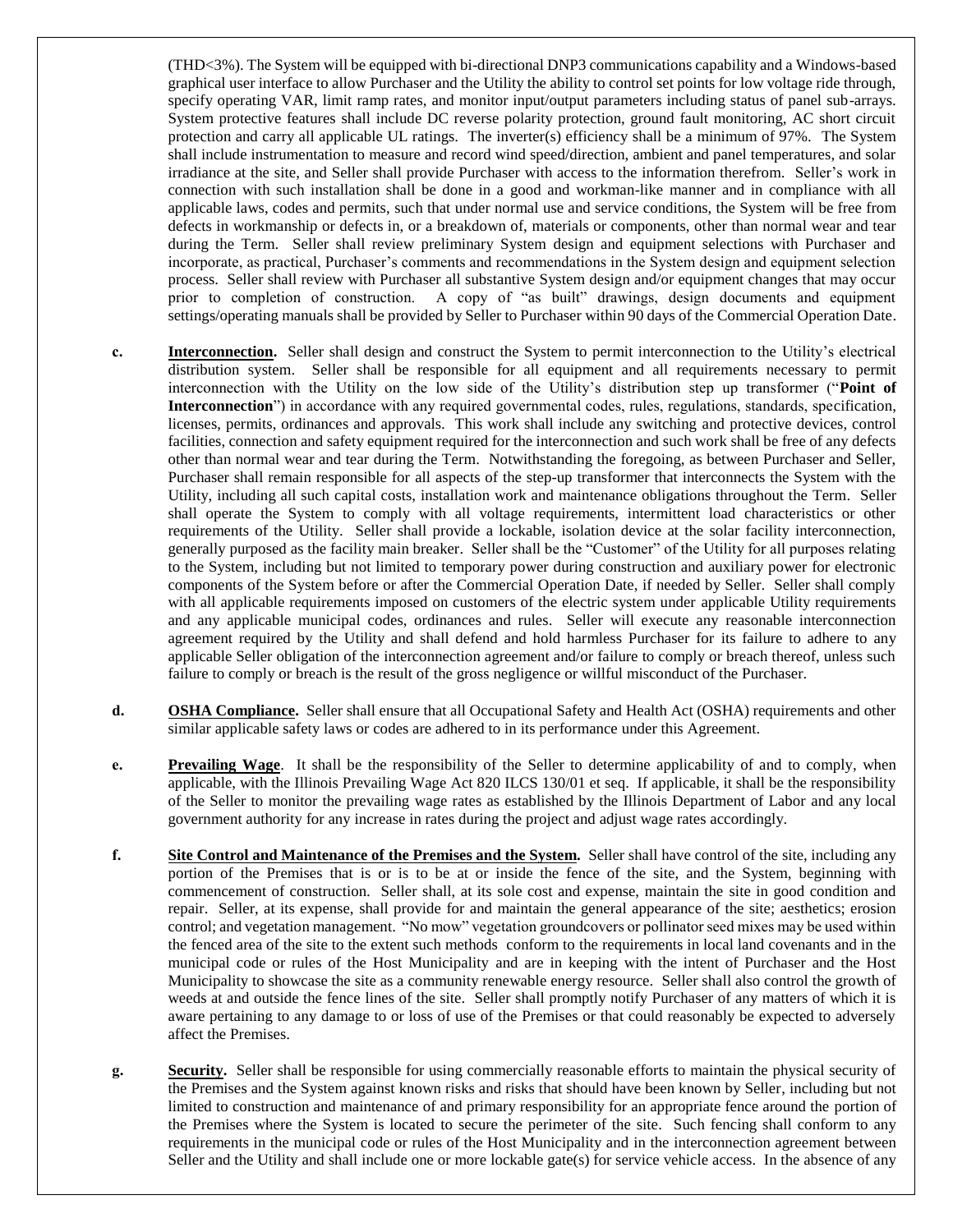specific requirements by the Host Municipality and Utility, Such fencing shall conform to standards prescribed by the latest edition of the Public Works Construction (SSPWC or the "Green Book") Section 206-6, and the specifications of Section 110.31 "Enclosure for Electrical Installations" from the latest version of the National Electric Code and shall include one or more lockable gate(s) for service vehicle access. Seller will not conduct activities on, in or about the Premises that have a reasonable likelihood of causing damage, impairment or otherwise adversely affecting the Premises or the System. Seller shall provide emergency response personnel access to an emergency trip switch for the main 480 Volt circuit breaker of the solar generating facility. Access to the emergency trip switch shall be secured by a lock box located immediately outside the facility fence by the main gate.

- **h. Purchaser Access to Site.** Seller shall make the Premises available to Purchaser and its Members at all reasonable times with reasonable advance notice for educational tours of the facilities and community interest events related to solar energy. Purchaser shall ensure that all such persons visiting the Premises shall abide by all applicable safety guidelines and safety best practices, and shall fully indemnify and hold Seller harmless from all claims that may arise out of any such visits unless such claim is the result of the gross negligence or willful misconduct of Seller.
- **i. Standard System Repair and Maintenance.** During the Term, Seller will operate and perform all routine and emergency repairs to, and maintenance of, the System at its sole cost and expense, except for any repairs or maintenance resulting from Purchaser's gross negligence, willful misconduct or breach of this Agreement. Seller shall not be responsible for any work done by others on any part of the System unless Seller authorizes that work in advance in writing. Seller shall not be responsible for any loss, damage, cost or expense arising out of or resulting from improper operation or maintenance of the System by anyone other than Seller or Seller's contractors. If the System requires repairs for which Purchaser is responsible, Purchaser shall pay Seller for diagnosing and correcting the problem at Seller or Seller's contractors' then current standard rates.
- **j. Breakdown Notice.** Seller shall notify Purchaser as soon as reasonably practicable (but in no event later than twentyfour (24) hours) following Seller's discovery of (i) any material malfunction in the operation of the System or (ii) an interruption in the supply of electrical energy from the System. Such notification from Seller may be provided electronically through an automated email or text message to Purchaser activated by a System equipment general alarm. Purchaser and Seller shall each designate personnel and establish procedures such that each Party may provide notice of such conditions requiring Seller's repair or alteration at all times, twenty-four (24) hours per day, including weekends and holidays. Purchaser shall notify Seller immediately upon the discovery of an emergency condition affecting the System.
- **k. Temporary Suspension.** Notwithstanding anything to the contrary herein, Seller shall be entitled to temporarily suspend delivery of electricity from the System to the Delivery Point for the purpose of maintaining and repairing the System and such suspension of service shall not constitute a breach of this Agreement; provided, that Seller shall use commercially reasonable efforts to minimize any interruption in service to the Purchaser.
- **l. Use of Contractors and Subcontractors.** Seller shall be permitted to use contractors and subcontractors to perform its obligations under this Agreement, provided however, that such contractors and subcontractors shall be duly licensed and shall provide any work in accordance with applicable industry standards. Notwithstanding the foregoing, Seller shall continue to be responsible for the quality of the work performed by its contractors and subcontractors.
- **m. Liens and Payment of Contractors and Suppliers.** Seller shall pay when due all valid charges from all contractors, subcontractors and suppliers supplying goods or services to Seller under this Agreement and shall keep the System and Premises free and clear of any liens related to such charges, except for those liens which Seller is permitted by law to place on the Premises following non-payment by Purchaser of amounts due under this Agreement. Seller shall indemnify Purchaser for all claims, losses, damages, liabilities and expenses resulting from any liens filed against the Premises in connection with such charges; provided, however, that Seller shall have the right to contest any such lien, so long as it provides a statutory bond or other reasonable assurances of payment that either remove such lien from title to the System and Premises or that assure that any adverse judgment with respect to such lien will be paid without affecting title to the System and Premises.
- **n. Warranty Matters.** This Agreement is a service agreement, and therefore standard concepts of warranty and/or disclaimer of warranties, including without limitation, warranties of merchantability or fitness for a particular purpose, do not apply. Nevertheless, Seller warrants and agrees that it will meet all standards of conduct as required by this Agreement and any additional standards of prudent utility or industry practice applicable to the services provided hereunder.

### **o. Performance Assurance**.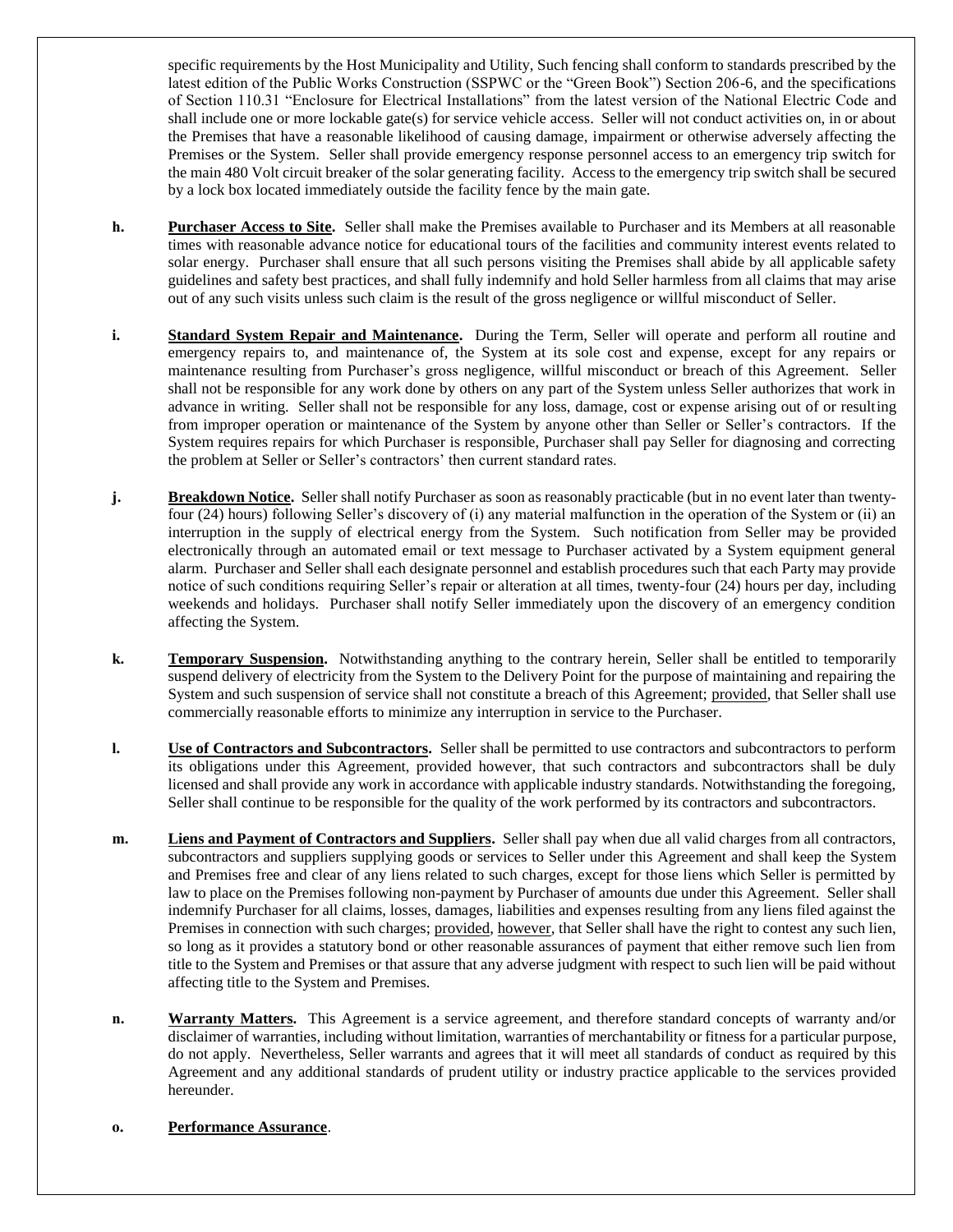- i. **Performance Assurance Prior to COD.** Upon execution of this Agreement, Seller shall provide Performance Assurance in a form acceptable to Purchaser in the amount of \$150,000/ $\text{MW}_{AC}$  to ensure performance during the period between such execution and the Commercial Operation Date, including good faith efforts to obtain financing, if required, and to meet all other contingencies herein within the control of Seller, and the good faith design and installation of the System. Seller shall maintain such Performance Assurance in effect until Purchaser has or reasonably should have accepted the Commercial Operation Date. Purchaser may call upon the full amount of the Performance Assurance if the letter of credit or other instrument is to expire and not be renewed or replaced ten (10) Business Days prior to such expiration.
- ii. **Performance Assurance from Seller.** If, and for so long as, Purchaser has reasonable grounds to believe that Seller's creditworthiness or performance under this Agreement has become unsatisfactory, and remains unsatisfactory, or if an assignment is being made to an entity that is less creditworthy than the original signatory of this Agreement at the time the Agreement was signed, Seller shall be required to provide Purchaser with Performance Assurance in accordance with this subparagraph (ii) of subsection (o). Purchaser will provide Seller with written notice requesting Performance Assurance in an amount determined by Purchaser in a commercially reasonable manner (which amount shall not exceed \$1,000,000) to assure performance of Seller's obligations under this Agreement. Upon receipt of such notice, Seller shall have ten (10) business days to provide such Performance Assurance to Purchaser. In the event that Seller fails to provide such Performance Assurance, or a guaranty or other credit assurance reasonably acceptable to Purchaser within ten (10) business days of receipt of notice, then an Event of Default will be deemed to have occurred and Purchaser will be entitled to the remedies set forth under this Agreement. "**Performance Assurance**" means collateral in the form of either cash, Letter(s) of Credit or other security selected by the Party providing such collateral and in form and substance acceptable to the requesting Party. As used in this Section, reasonable grounds to believe that Seller's creditworthiness or performance under this Agreement has become unsatisfactory, and remains unsatisfactory, shall mean that (x) there exists an imminent, threatened or actual material adverse change in the financial condition of Seller or the entity providing the Performance Assurance; or, (y) Seller or the entity providing the Performance Assurance is in default of a material obligation of this Agreement or of the instrument provided as Performance Assurance. "**Letter(s) of Credit**" means one or more irrevocable, transferable standby letters of credit issued by a U.S. commercial bank or a foreign bank with a U.S. branch with such bank having a credit rating of at least A- from S&P or A3 from Moody's, in a form acceptable to the Party in whose favor the letter of credit is issued. Costs of a Letter of Credit shall be borne by the applicant for such Letter of Credit.
- iii. **Performance Assurance from Purchaser**. The Parties acknowledge that Purchaser has a credit rating with both S&P and Moody's that is recognized as being significantly above investment grade. If at any time during the Term hereof there shall occur a Downgrade Event in respect of Purchaser, then Seller may require Purchaser to provide Performance Assurance in an amount determined by Seller in a commercially reasonable manner (which amount shall not exceed \$1,000,000). In the event Purchaser shall fail to provide such Performance Assurance or a guaranty or other credit assurance acceptable to Seller within ten (10) Business Days of receipt of notice, then an Event of Default shall be deemed to have occurred and Seller will be entitled to the remedies set forth under this Agreement. It shall be a "**Downgrade Event**" for Purchaser if Purchaser's credit rating falls below BBB- from S&P or below Baa3 from Moody's or if Purchaser is not rated by either S&P or Moody's and its credit rating falls below the investment grade rating for the entity that does its ratings.
- **p. Public Website.** Seller shall maintain, or cause to be maintained, an internet website accessible to the public that displays real time and historic solar array output data from the System reported in user-defined time intervals. Alternatively, Purchaser may elect to develop and maintain such public website.

### <span id="page-6-0"></span>**8. Purchaser's Rights and Obligations**.

**a. License to the Premises.** Purchaser grants to Seller and to Seller's agents, employees, contractors and assignees an irrevocable non-exclusive license running with the Premises (the "**License**") during the Term of this Agreement for access to, on, over, under and across the Premises for the purposes of (i) installing, constructing, operating, owning, maintaining, accessing, removing and replacing the System; (ii) performing all of Seller's obligations and enforcing all of Seller's rights set forth in this Agreement; and (iii) installing, using and maintaining electric lines and equipment, including inverters and meters necessary to interconnect the System to the Utility's electric distribution system, if any, or for any other purpose that may from time to time be useful or necessary in connection with the construction, installation, operation, maintenance or repair of the System. The term of the License shall continue until the date that is one hundred and twenty (120) days following the date of expiration or termination of this Agreement (the "**License**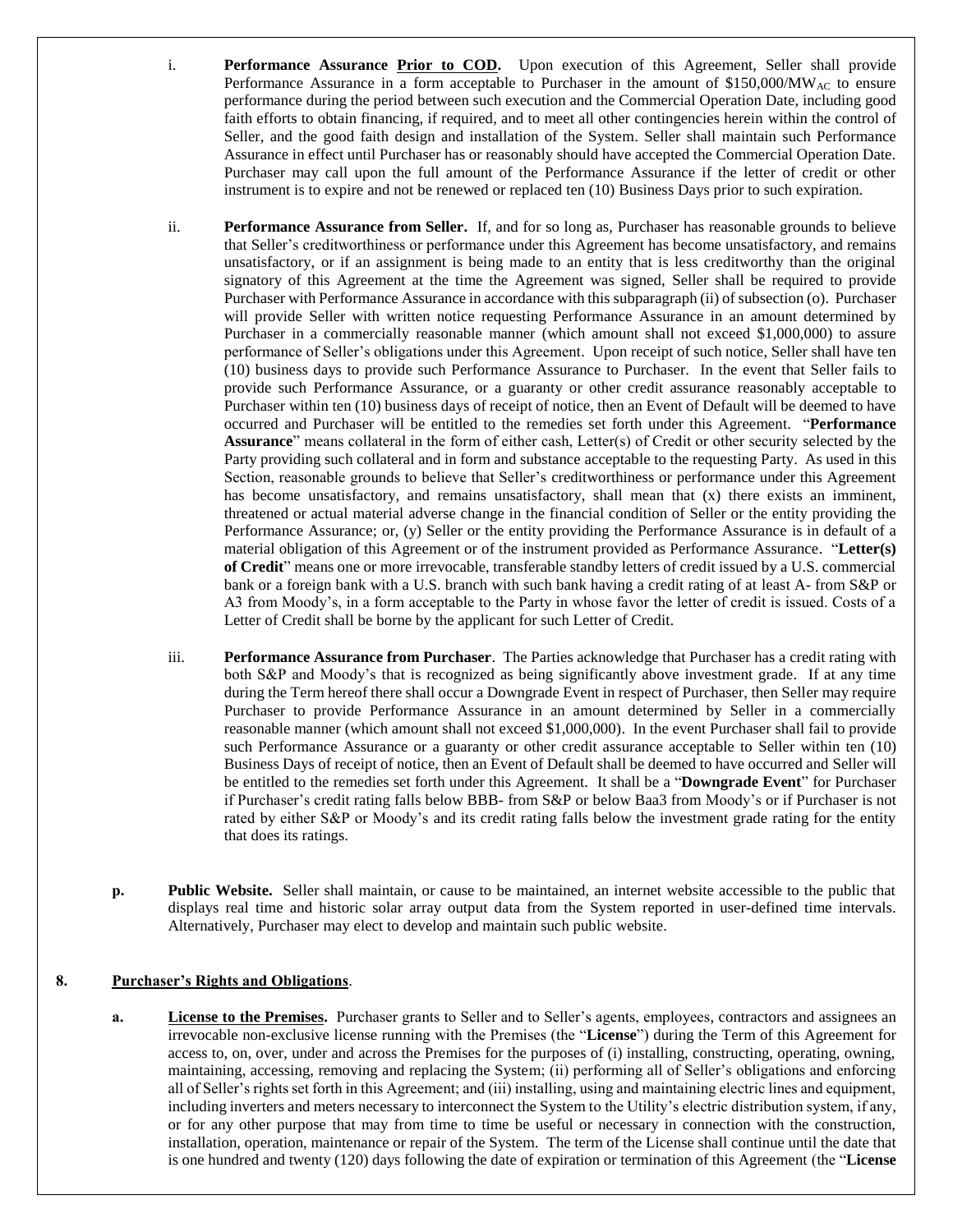**Term**"). During the License Term, Purchaser shall ensure that Seller's rights under the License and Seller's access to the Premises are preserved and protected. Purchaser shall not interfere with nor permit any third parties to interfere with such rights or access. The grant of the License shall survive termination of this Agreement by either Party for up to said 120 days for removal of the System by Seller. At request of Seller, Purchaser shall execute a memorandum of License, which shall be in form and substance agreed to by the Parties, acting reasonably. Seller may, at its sole cost and expense, record such memorandum of License with the appropriate land registry or recorder's office.

- **b.** [Intentionally Omitted]
- **c. Purchaser's Limited Maintenance of Premises.** Purchaser will take reasonable steps to cause the Utility to ensure that the electrical distribution system on the Premises remains interconnected to the Utility's electric distribution system at all times subject to reasonable and necessary maintenance or forced outages. Purchaser is fully responsible for the maintenance and repair of the step-up transformer that interconnects the System with the Utility, including all such capital costs, installation work and maintenance obligations throughout the Term. Purchaser shall promptly notify Seller of any matters of which it is aware pertaining to any damage to or loss of use of the System or that could reasonably be expected to adversely affect the System.
- **d. No Alteration of Premises.** Purchaser shall not make any alterations or repairs to the Premises which could adversely affect the operation and maintenance of the System without Seller's prior written consent. If Purchaser wishes to make such alterations or repairs, Purchaser shall give prior written notice to Seller, setting forth the work to be undertaken (except for emergency repairs, for which notice may be given by telephone), and give Seller the opportunity to advise Purchaser in making such alterations or repairs in a manner that avoids damage to the System, but, notwithstanding any such advice, Purchaser shall be responsible for all damage to the System caused by Purchaser or its contractors. To the extent that temporary disconnection or removal of the System is necessary to perform such alterations or repairs, such work and any replacement of the System after completion of Purchaser's alterations and repairs, shall be done by Seller or its contractors at Purchaser's cost. In addition, Purchaser shall pay Seller an amount equal to the sum of (i) payments that Purchaser would have made to Seller hereunder for electric energy that would have been produced by the System during such disconnection or removal; and (ii) Tax Credits that Seller (or, if Seller is a pass-through entity for tax purposes, Seller's owners) would have received with respect to electric energy that would have reasonably been produced by the System during such disconnection or removal. Determination of the amount of energy that would have been produced during any disconnection or removal shall be in accordance with the procedures in Section 10(b). All of Purchaser's alterations and repairs will be done in a good and workmanlike manner and in compliance with all applicable laws, codes and permits.
- **e. Outages.** Purchaser shall be permitted to cause the System to be off line for its operational purposes a total of fortyeight (48) daylight hours (each, a "**Scheduled Outage**") per calendar year during the Term, during which hours Purchaser shall not be obligated to accept or pay for electricity from the System; provided, however, that Purchaser must notify Seller in writing of each such Scheduled Outage at least twenty-four (24) hours in advance of the commencement of a Scheduled Outage. In the event that Scheduled Outages by Purchaser exceed a total of fortyeight (48) daylight hours per calendar year or there are unscheduled outages, in each case for a reason other than a Force Majeure event, Purchaser shall pay Seller an amount equal to the sum of (i) payments that Purchaser would have made to Seller hereunder for electric energy that would have been produced by the System during the outage; and (ii) Tax Credits that Seller (or, if Seller is a pass-through entity for tax purposes, Seller's owners) would have received with respect to electric energy that would have reasonably been produced by the System during the outage. Determination of the amount of energy that would have been produced during the removal or disconnection shall be in accordance with the procedures in  $Section 10(b)$ . Seller shall be responsible for the safe and reliable operation of the System and the interconnection with the Utility and shall have the sole responsibility for any lost revenue associated with such curtailment or loss of utility.
- **f. Liens.** Purchaser shall not directly or indirectly cause, create, incur, assume or allow to exist any mortgage, pledge, lien, charge, security interest, encumbrance or other claim of any nature on or with respect to the System or any interest therein. Purchaser shall immediately notify Seller in writing of the existence of any such mortgage, pledge, lien, charge, security interest, encumbrance or other claim, shall promptly cause the same to be discharged and released of record without cost to Seller, and shall indemnify Seller against all costs and expenses (including reasonable attorneys' fees) incurred in discharging and releasing any such mortgage, pledge, lien, charge, security interest, encumbrance or other claim. Notwithstanding anything else herein to the contrary, pursuant to Section [19.a\)](#page-16-0), Seller may grant a lien on the System and may assign, mortgage, pledge or otherwise collaterally assign its interests in this Agreement and the System to any Financing Party.
- **g. Security.** Purchaser will not conduct activities on, in or about the Premises that have a reasonable likelihood of causing damage, impairment or otherwise adversely affecting the System.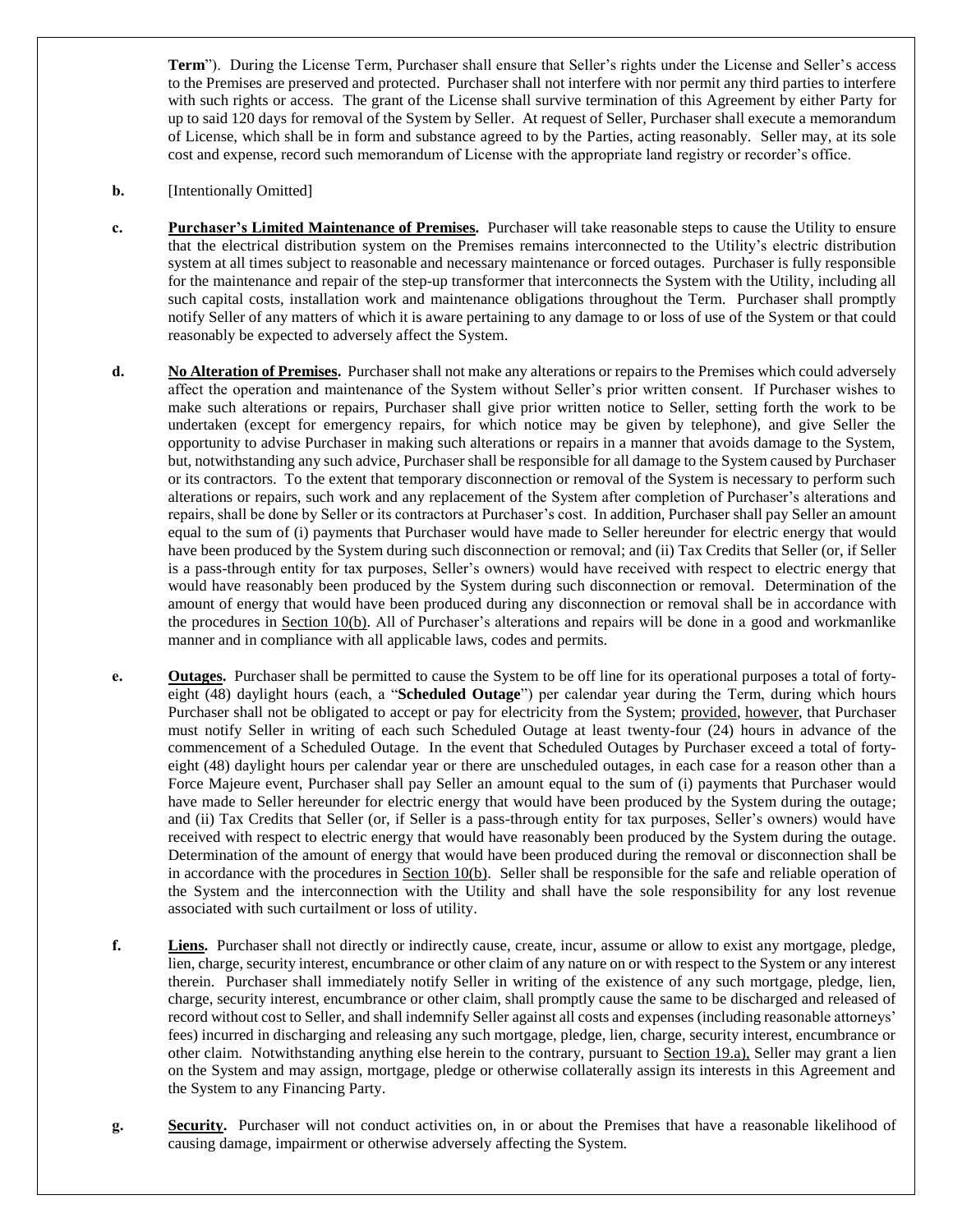- <span id="page-8-0"></span>**h. Insolation.** Purchaser understands that unobstructed access to sunlight ("**Insolation**") is essential to Seller's performance of its obligations and a material term of this Agreement. Purchaser shall not in any way cause, and shall not in any way authorize anything to be done on the Premises that would interfere with the System's Insolation. If Purchaser becomes aware of any activity or condition that could diminish the Insolation of the System, Purchaser shall notify Seller immediately and shall cooperate with Seller in making commercially reasonable efforts to ensure that the System's existing Insolation levels are preserved in accordance with the terms of this Agreement. The Parties agree that reducing Insolation would irreparably injure Seller, that such injury may not be adequately compensated by an award of money damages, and that Seller is entitled to seek specific enforcement of this Section [0](#page-6-0)[\(h\)](#page-8-0) against Purchaser.
- **i. Data Access.** Purchaser shall provide Seller with remote access to System meter data, during the Term, through Purchaser's FTP internet site updated in 5-minute intervals and through a monthly spreadsheet of hourly System meter readings provided electronically. Seller may provide its own site communications if additional or backup remote monitoring capability is desired. In such case, Purchaser will make System meter data available to Seller through an on-site SCADA RTU owned by Seller at Seller's request. If Purchaser fails to provide Seller with remote access to data on the amount of electric energy generated, or if such method of providing Seller with remote access to such data ceases to function and is not repaired, Seller may reasonably estimate the amount of electric energy that was generated and invoice Purchaser for such amount in accordance with Section 4. Other System data that may include status and alarm data from System inverters, switchgear and protective devices, site conditions including solar irradiance, wind speed, and ambient and panel temperature, and (optionally) live feed from on-site security cameras shall be provided by the Seller to the Purchaser through Seller's secure internet site.
- **j. Breakdown Notice.** Purchaser shall notify Seller within twenty-four (24) hours following the discovery by it of (i) any material malfunction in the operation of the System; or (ii) any occurrences that could reasonably be expected to adversely affect the System. Purchaser shall notify Seller immediately upon (i) an interruption in the supply of electrical energy from the System; or (ii) the discovery of an emergency condition respecting the System. Purchaser and Seller shall each designate personnel and establish procedures such that each Party may provide notice of such conditions requiring Seller's repair or alteration at all times, twenty-four (24) hours per day, including weekends and holidays.

# **9. Change in Law**.

"**Change in Law**" means (i) the enactment, adoption, promulgation, modification or repeal after the Effective Date of any applicable law or regulation; or (ii) the imposition of any material conditions on the issuance or renewal of any applicable permit after the Effective Date of this Agreement (notwithstanding the general requirements contained in any applicable Permit at the time of application or issue to comply with future laws, ordinances, codes, rules, regulations or similar legislation), which in the case of any of (i) or (ii), establishes requirements affecting owning, supplying, constructing, installing, operating or maintaining the System, or other performance of the Seller's obligations hereunder and which has a material adverse effect on the cost to Seller of performing such obligations; provided, that a change in federal, state, county or any other tax law after the Effective Date of this Agreement shall not be a Change in Law pursuant to this Agreement.

If any Change in Law occurs that has a material adverse effect on the cost to Seller of performing its obligations under this Agreement, then the Parties shall, within thirty (30) days following receipt by Purchaser from Seller of notice of such Change in Law, meet and attempt in good faith to negotiate amendments to this Agreement as are reasonably necessary to preserve the economic value of this Agreement to both Parties. If the Parties are unable to agree upon such amendments within such thirty (30) day period, then Seller shall have the right to terminate this Agreement without further liability to either Party except with respect to payment of amounts accrued prior to termination and with respect to System removal by Seller or reimbursement by Seller of System removal costs.

### **10. Relocation of System**.

**a.** System Relocation. If at any time prior to the expiration of the Term or earlier termination of this Agreement as provided herein, Purchaser ceases to have the rights necessary to use the Premises, Purchaser shall have the option to provide Seller with a mutually agreeable substitute premises located within the same utility system as the terminated System or in a location with similar utility rates and Insolation. Purchaser shall provide written notice at least sixty (60) days but not more than one hundred eighty (180) days prior to the date that it wants to make any such substitution. In connection with such substitution, Purchaser shall execute an amended agreement that shall have all of the same terms as this Agreement except for the (i) Effective Date; (ii) License, which will be amended to grant rights in the real property where the System relocated to; and (iii) Term, which will be equal to the remainder of the Term of this Agreement calculated starting at the shutdown of the System pursuant to such relocation, and shall toll until the relocated System achieves commercial operation of such new location. Such amended agreement shall be deemed to be a continuation of this Agreement without termination. In addition, Purchaser shall be obligated to provide proof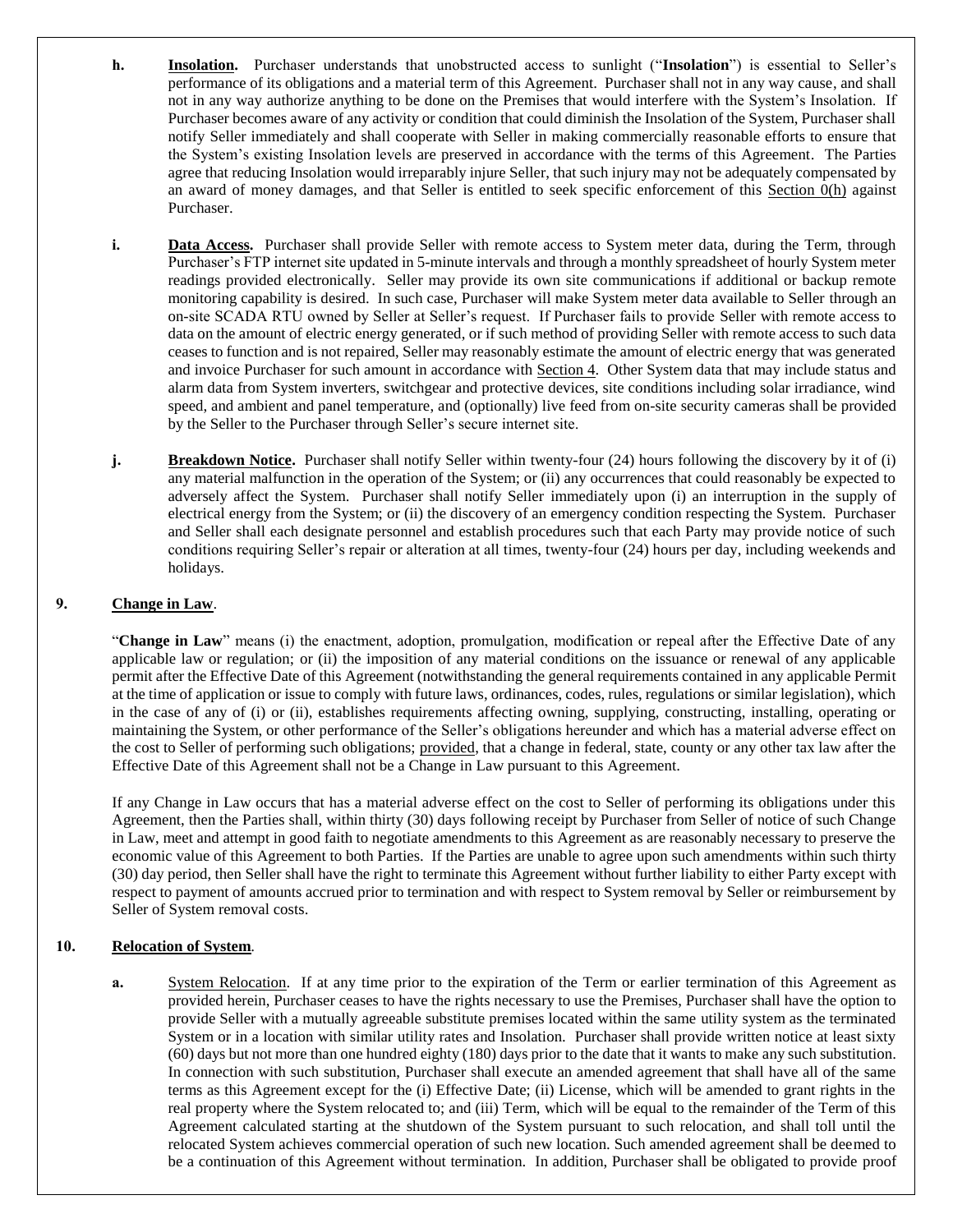of Purchaser's right to grant the License at the substitute premises. Purchaser shall also provide any new consents, estoppels, or acknowledgments reasonably required by Financing Parties in connection with the substitute premises.

- **b.** Costs of Relocation. Purchaser shall pay all costs associated with relocation of the System, including all costs and expenses incurred by or on behalf of Seller in connection with removal of the System from the Premises and installation and testing of the System at the substitute premises and all applicable interconnection fees and expenses at the substitute premises, as well as costs of new title search and other out-of-pocket expenses connected to preserving and refiling the security interests of Seller's Financing Parties in the System. In addition, Purchaser shall pay Seller an amount equal to the sum of (i) payments that Purchaser would have made to Seller hereunder for electric energy that would have been produced by the System during the relocation; and (ii) Tax Credits that Seller (or, if Seller is a pass-through entity for tax purposes, Seller's owners) would have received with respect to electric energy that would have reasonably been produced by the System during the relocation. Determination of the amount of energy that would have been produced during the relocation shall be based, during the first Contract Year, on the estimated levels of production and, after the first Contract Year, based on actual operation of the System in the same period in the previous Contract Year, unless Seller and Purchaser mutually agree to an alternative methodology. "**Contract Year**" means the twelve month period beginning at 12:00 AM on the Commercial Operation Date or on any anniversary of the Commercial Operation Date and ending at 11:59 PM on the day immediately preceding the next anniversary of the Commercial Operation Date, provided that the first Contract Year shall begin on the Commercial Operation Date.
- **c.** Removal; Adjustment for Insolation; Termination. Seller shall remove the System from the vacated Premises prior to the termination of Purchaser's ownership, easement, or other rights to use such Premises. Seller will not be required to restore the Premises to its prior condition but shall promptly pay Purchaser for any damage caused by Seller during removal of the System, but not for normal wear and tear. If the substitute premises has inferior Insolation as compared to the original Premises, Seller shall have the right to make an adjustment to **Exhibit 1** such that Purchaser's payments to Seller are the same as if the System were located at the original Premises, increased to the extent necessary to compensate Seller for reduced revenues from reduced Tax Credits that Seller (or, if Seller is a pass-through entity for tax purposes, Seller's owners) receive as a result of the relocation. If Purchaser is unable to provide such substitute premises and to relocate the System as provided, Seller shall be entitled to terminate this Agreement and Purchaser shall pay to Seller the Termination Payment or the Parties may work in good faith to permit Purchaser to purchase the System.

#### **11. Removal of System at Expiration**.

Upon the expiration or earlier termination of the Term of this Agreement (provided Purchaser does not exercise its purchase option), Seller shall, at its expense, remove all of its tangible property and materials comprising the System from the Premises on a mutually convenient date, but in no event later than one hundred and twenty (120) days after the expiration or termination of the Agreement. Excluding ordinary wear and tear, the Premises shall be returned to its original condition including the removal of System mounting pads or other support structures. Seller shall leave the Premises in neat and clean order. If Seller fails to remove or commence substantial efforts to remove the System by such agreed upon date, Purchaser shall have the right, at its option, to remove the System to a public warehouse and restore the Premises to its original condition (other than ordinary wear and tear) at Seller's cost. Purchaser shall provide sufficient space for the temporary storage and staging of tools, materials and equipment and for the parking of construction crew vehicles and temporary construction trailers and facilities reasonably necessary during System removal.

# **12. Measurement**.

Electricity delivered to the electrical distribution system of the Utility shall be measured by the System metering installed and maintained by Purchaser. A diagram with an explanatory legend depicting and describing the metering that makes up the System metering and the method for applying the meter readings to determine levels of usage relevant to this Agreement is included in Attachment B to Exhibit 2. Purchaser shall install, or cause the Utility to install, one or more meter(s), as Purchaser deems appropriate, at or immediately before the Delivery Point to measure the output of the System. Such meter(s) shall meet the general commercial standards of the solar photovoltaic industry or the required standard of the Utility. Purchaser shall maintain, or cause the Utility to maintain, the meter(s) in accordance with industry standards.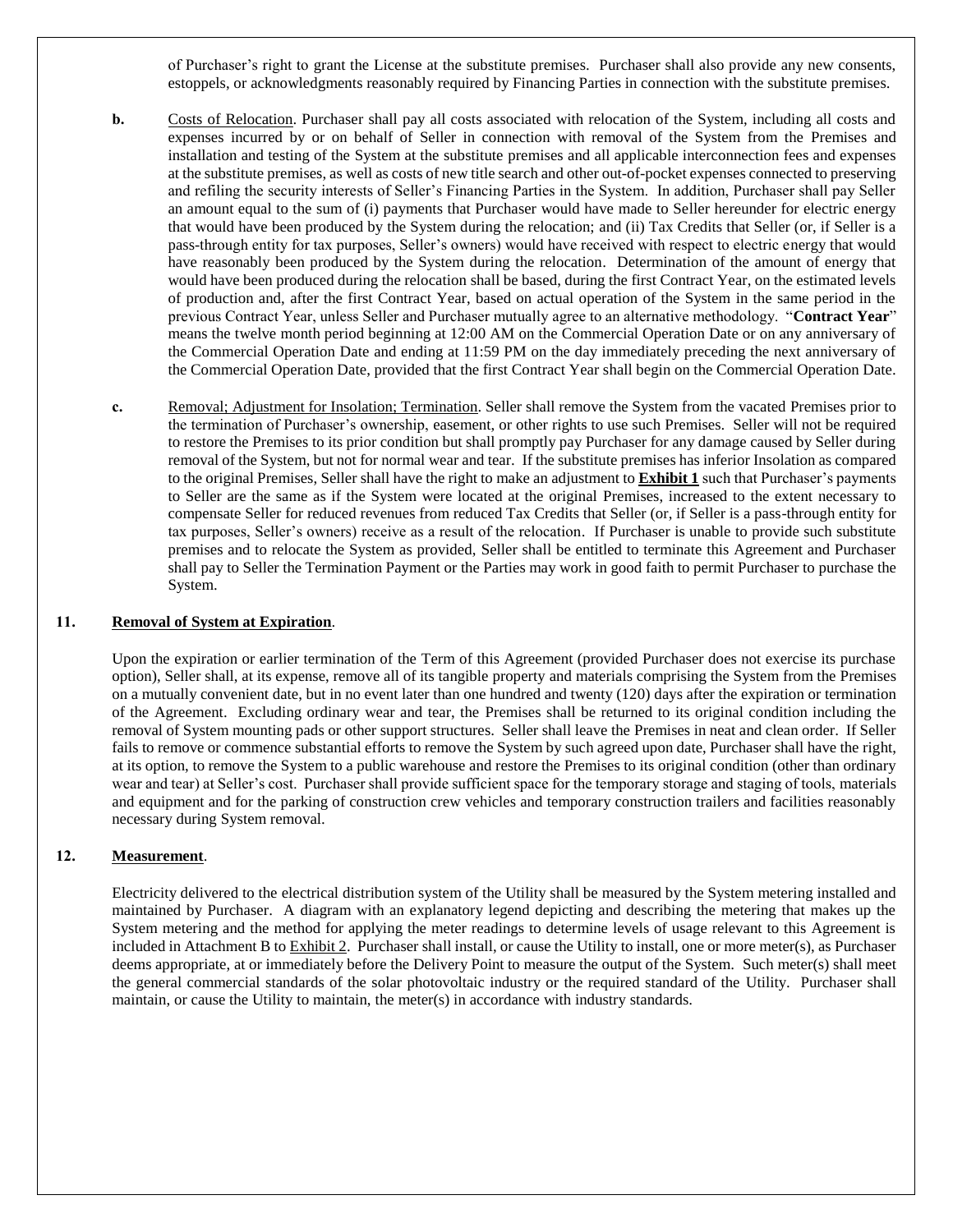### <span id="page-10-0"></span>**13. Default, Remedies and Damages**.

- **a. Default.** Any Party that fails to perform its responsibilities as listed below or experiences any of the circumstances listed below shall be deemed to be the "**Defaulting Party**", the other Party shall be deemed to be the "**Non-Defaulting Party**", and each event of default shall be a "**Default Event**":
	- i. failure of a Party to pay any amount due and payable under this Agreement, other than an amount that is subject to a good faith dispute, within ten (10) days following receipt of written notice from the Non-Defaulting Party of such failure to pay ("**Payment Default**");
	- ii. failure to provide Performance Assurance as required by Section 7(o);
	- iii. failure of a Party to substantially perform any other material obligation under this Agreement within thirty (30) days following receipt of written notice from the Non-Defaulting Party demanding such cure; provided, that such thirty (30) day cure period shall be extended (but not beyond ninety (90) days) if and to the extent reasonably necessary to cure the Default Event, if (A) the Defaulting Party initiates such cure within the thirty (30) day period and continues such cure to completion and (B) there is no material adverse effect on the Non-Defaulting Party resulting from the failure to cure the Default Event;
	- iv. if any representation or warranty of a Party proves at any time to have been incorrect in any material respect when made and is material to the transactions contemplated hereby, if the effect of such incorrectness is not cured within thirty (30) days following receipt of written notice from the Non-Defaulting Party demanding such cure;
	- v. Purchaser loses its rights to occupy and enjoy the Premises and fails to offer a substitute location in accordance with Section 10;
	- vi. a Party or its guarantor becomes insolvent or is a party to a bankruptcy, financial reorganization, insolvency, liquidation, receivership, dissolution, winding-up or relief of debtors, or any general assignment for the benefit of creditors or other similar arrangement or any event occurs or proceedings are taken in any jurisdiction with respect to the Party which has a similar effect, and, if any such bankruptcy or other proceedings were initiated by a third party, if such proceedings have not been dismissed within sixty (60) days following receipt of a written notice from the Non-Defaulting Party demanding such cure; or
	- vii. Purchaser prevents Seller from installing or interconnecting the System or otherwise performing its duties under this Agreement in a way that prevents the delivery of electric energy from the System and Purchaser fails to make the payment of amounts that otherwise would have been due under this Agreement, other than any portion of such amounts that are subject to a good faith dispute, within ten (10) days following receipt of written notice from the Seller, in which event this Event of Default shall become a Payment Default. Such Default Event shall not excuse Purchaser's obligations to make payments that otherwise would have been due under this Agreement.

### <span id="page-10-1"></span>**b. Remedies**.

- i. Remedies for Payment Default. If a Payment Default occurs, the Non-Defaulting Party may suspend performance of its obligations under this Agreement. Further, the Non-Defaulting Party may (A) at any time during the continuation of the Default Event, terminate this Agreement upon five (5) days prior written notice to the Defaulting Party, and (B) pursue any remedy under this Agreement, at law or in equity, including an action for damages.
- ii. Remedies for Other Defaults. On the occurrence of a Default Event other than a Payment Default, the Non-Defaulting Party may (A) at any time during the continuation of the Default Event, terminate this Agreement or suspend its performance of its obligations under this Agreement, upon five (5) days prior written notice to the Defaulting Party, and (B) pursue any remedy under this Agreement, at law or in equity, including an action for damages. Nothing herein shall limit either Party's right to collect damages upon the occurrence of a breach or a default by the other Party that does not become a Default Event.
- iii. Damages Upon Termination by Default. Upon a termination of this Agreement by the Non-Defaulting Party as a result of a Default Event by the Defaulting Party, the Defaulting Party shall pay a Termination Payment to the Non-Defaulting Party determined as follows (the "**Termination Payment**"):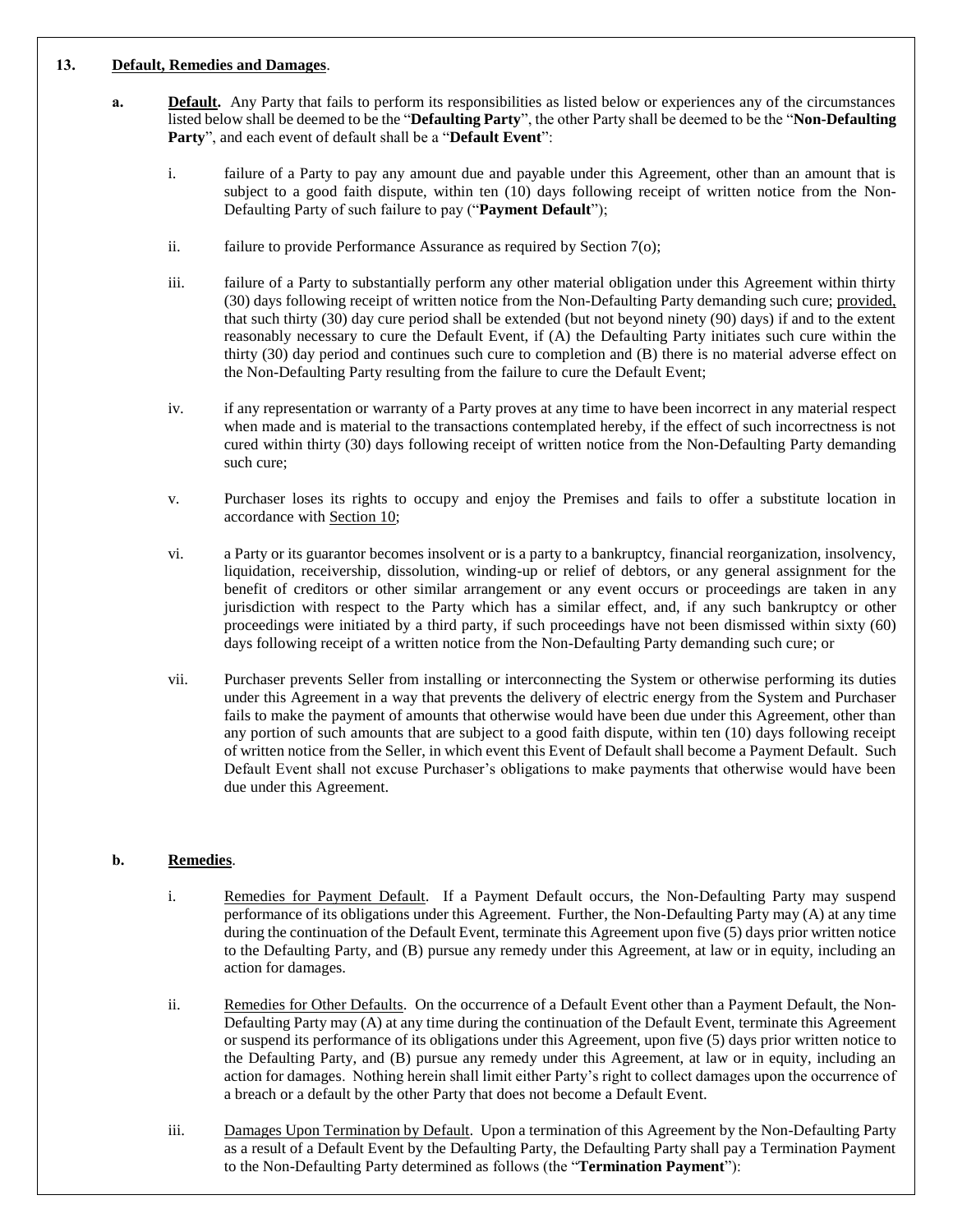A. Purchaser. If Purchaser is the Defaulting Party and Seller terminates this Agreement, the Termination Payment to Seller shall be equal to for any given Contract Year, the amount set forth on **Exhibit 4, Attachment A** attached hereto. The Parties agree that actual damages to Seller in the event this Agreement terminates prior to the expiration of the Term as the result of a Default Event by Purchaser would be difficult to ascertain, and the applicable Termination Payment is a reasonable approximation of the damages suffered by Seller as a result of early termination of this Agreement. The Termination Payment shall not be less than zero.

B. Seller. If Seller is the Defaulting Party and Purchaser terminates this Agreement, the Termination Payment to Purchaser shall be equal to the sum of (1) the net present value (using a discount rate equal to the [average IMEA bond rate] or[then-current prime rate], as published in the Wall Street Journal) of the excess, if any, of the reasonably expected cost of replacement electric energy from the energy markets of the Regional Transmission Organization serving the regional load over the Contract Price for the reasonably expected production of the System for the remainder of the Term; (2) loss of any attributes associated with the output of the System or with the renewable energy and non-carbon generation aspects of the System based on the electrical energy that would have otherwise been reasonably expected to be produced by the System for the remainder of the Term, including but not limited to the capacity, ancillary services, Environmental Attributes and/or Environmental Incentives that accrue to or otherwise would have been transferred to Purchaser during the remaining Term of this Agreement if it had remained effective for the full Term (Purchaser shall furnish Seller with a detailed calculation of such compensation and reasonable supporting documentation if such a claim is made); (3) any removal costs incurred by Purchaser, and (4) any and all other amounts previously accrued under this Agreement and then owed by Seller to Purchaser. The Termination Payment shall not be less than zero.

C. Obligations Following Termination. If a Non-Defaulting Party terminates this Agreement pursuant to this Section [13](#page-10-0)[\(b\)](#page-10-1)*,* then following such termination, Seller shall, at the sole cost and expense of the Defaulting Party, remove the equipment and materials (including mounting pads and support structures) constituting the System. The Non-Defaulting Party shall take all commercially reasonable efforts to mitigate its damages as the result of a Default Event.

### <span id="page-11-0"></span>**14. Representations, Warranties and Covenants**.

- **a. General Representations and Warranties.** Each Party represents and warrants to the other the following as of the Effective Date:
	- i. Such Party is duly organized, validly existing and in good standing under the laws of the jurisdiction of its formation; the execution, delivery and performance by such Party of this Agreement have been duly authorized by all necessary corporate, partnership or limited liability company action, as applicable, and do not and shall not violate any law; and this Agreement is a valid obligation of such Party, enforceable against such Party in accordance with its terms (except as may be limited by applicable bankruptcy, insolvency, reorganization, moratorium and other similar laws now or hereafter in effect relating to creditors' rights generally).
	- ii. Such Party has obtained all licenses, authorizations, consents and approvals required by any Governmental Authority or other third party and necessary for such Party to own its assets, carry on its business and to execute and deliver this Agreement; and such Party is in compliance with all laws that relate to this Agreement in all material respects.
- **b. Purchaser's Representations, Warranties and Covenants.** Purchaser represents and warrants to Seller the following as of the Effective Date and covenants that throughout the Term:
	- i. License. Purchaser shall have a sufficient legal real property interest in the Premises to cause it to be used as the site of a solar generating facility in accordance with this Agreement. Purchaser shall have the full right, power and authority to grant the License contained in Section 8(a). Such grant of the License does not violate any law, ordinance, rule or other governmental restriction applicable to Purchaser and is not inconsistent with and will not result in a breach or default under any agreement by which Purchaser is bound or that affects the Premises. If Purchaser does not own the Premises, Purchaser has or will have obtained all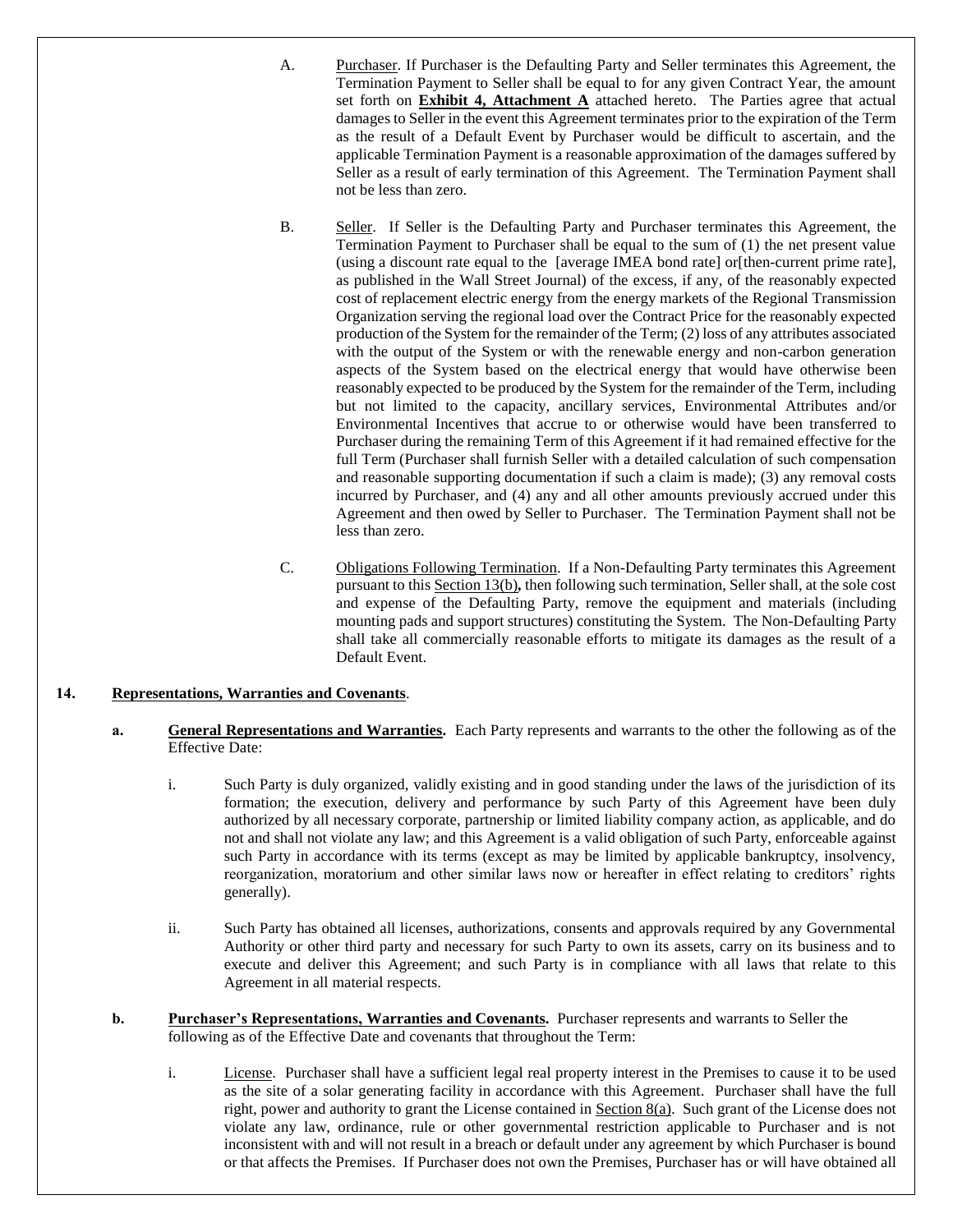required consents from the owner of the Premises to grant the License and enter into and perform its obligations under this Agreement pursuant to that certain Generation Siting and Operating Agreement, and associated easement, each as entered into with or granted by the Host Municipality on or about the date hereof.

- ii. Other Agreements. Neither the execution and delivery of this Agreement by Purchaser nor the performance by Purchaser of any of its obligations under this Agreement conflicts with or will result in a breach or default under any agreement or obligation to which Purchaser is a party or by which Purchaser or the Premises is bound.
- iii. Accuracy of Information. All information provided by Purchaser to Seller, as it pertains to the Premises' physical configuration is accurate in all material respects.
- iv. Purchaser Status. Purchaser is not a public utility under the Public Utilities Act or the Federal Power Act or a public utility holding company and is not subject to regulation as a public utility or a public utility holding company.
- v. Hazardous Substances. To the best of Purchaser's knowledge, there are no Hazardous Substances at, on, above, below or near the Premises.
- vi. No Pool Use. No electricity generated by the System will be used to directly heat a swimming pool.

**c. Seller's Representatives and Warranties**. Seller represents and warrants to Purchaser the following as of the Effective Date and covenants that throughout the Term:

- i. [placeholder]
- ii. Other Agreements. Neither the execution and delivery of this Agreement by Seller nor the performance by Seller of any of its obligations under this Agreement conflicts with or will result in a breach or default under any agreement or obligation to which Seller is a party or by which Seller or the System is bound.
- iii. Accuracy of Information. All information provided by Seller to Purchaser, as it pertains to the System's physical configuration, Seller's planned use of the System, and Seller's estimated electricity production, is accurate in all material respects.
- iv. Seller Status. Seller is not a public utility or a public utility holding company and is not subject to regulation as a public utility or a public utility holding company.

### <span id="page-12-0"></span>**15. System and Premises Damage and Insurance**.

### **a. System and Premises Damage**.

- i. Seller's Obligations. If the **System** is damaged or destroyed other than by Purchaser's gross negligence or willful misconduct, Seller shall promptly repair and restore the System to its pre-existing condition; provided, however, that if more than fifty percent (50%) of the System is destroyed during the last five (5) years of the Term, Seller shall not be required to restore the System, but may instead terminate this Agreement, unless Purchaser and Seller can mutually agree on a price at which Purchaser is willing to purchase the System in its then-current "AS-IS" condition.
- ii. Purchaser's Obligations. If the Premises is damaged or destroyed by casualty of any kind or any other occurrence other than Seller's gross negligence or willful misconduct, such that the operation of the System and/or Purchaser's ability to accept the electric energy produced by the System are materially impaired or prevented, Purchaser shall promptly repair and restore the Premises to its pre-existing condition; provided, however, that if more than 50% of the Premises is destroyed during the last five years of the Term, Purchaser may elect either (A) to restore the Premises or (B) to pay the Termination Payment and all other costs previously accrued but unpaid under this Agreement and thereupon terminate this Agreement.
- <span id="page-12-1"></span>**b. Insurance Coverage.** At all times during the Term, Seller and Purchaser shall maintain the following insurance:
	- i. Seller's Insurance. Seller shall maintain (A) property insurance on the System for the replacement cost thereof, (B) commercial general liability insurance with coverage of at least \$1,000,000 per occurrence and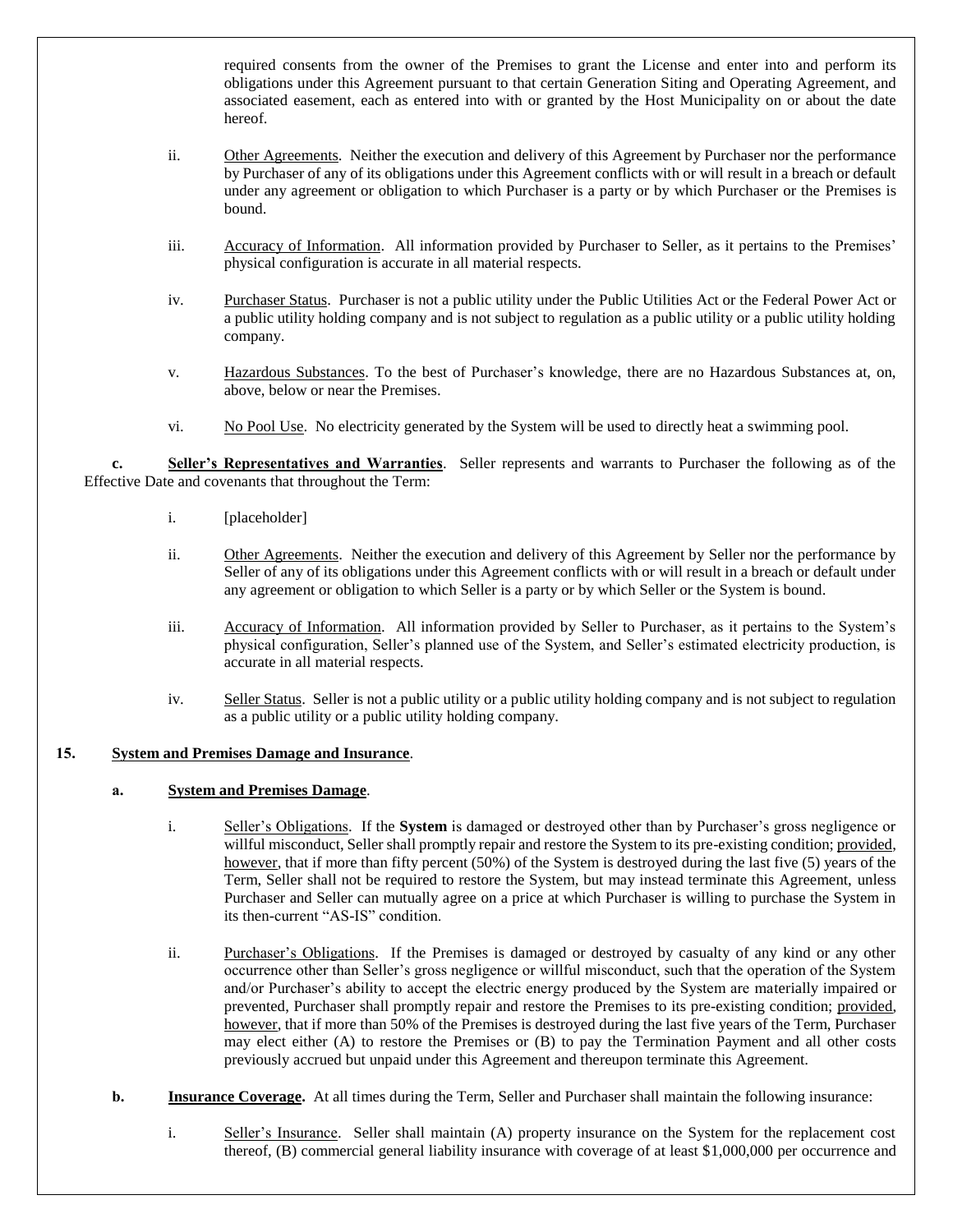\$2,000,000 annual aggregate, (C) employer's liability insurance with coverage of at least \$1,000,000 and (iv) workers' compensation insurance as required by law. In addition, Seller shall maintain an overall umbrella policy with a face amount of at least \$5,000,000.

- ii. Purchaser's Insurance. Purchaser shall maintain commercial general liability insurance with coverage of at least \$1,000,000 dollars (\$1,000,000) per occurrence and \$2,000,000 dollars (\$2,000,000) annual aggregate or as otherwise required pursuant to the Generation Siting and Operating Agreement with the Host Municipality, and/or the associated easement.
- **c. Policy Provisions.** All insurance policies provided hereunder shall (i) contain a provision whereby the insurer agrees to give each Party to this Agreement (A) not less than ten (10) days written notice before the insurance is cancelled, or terminated as a result of non-payment of premiums, or (B) not less than thirty (30) days written notice before the insurance is otherwise cancelled or terminated, (ii) be written on an occurrence basis, and (iii) be maintained with companies either rated no less than A-VII as to Policy Holder's Rating in the current edition of A.M. Best's Insurance Guide or otherwise reasonably acceptable to the other party.
- **d. Additional Insureds; Certificates.** Seller shall name Purchaser and Host Municipality/Utility as additional insureds on a primary and non-contributory basis under each insurance policy identified above for it, except Seller's workers' compensation insurance. Purchaser shall name Seller as an additional insured on a primary and non-contributory basis under each insurance policy identified above for it. Upon the other Party's request each Party shall deliver the other Party certificates of insurance evidencing the above required coverage. A Party's receipt, review or acceptance of such certificate shall in no way limit or relieve the other Party of the duties and responsibilities to maintain insurance as set forth in this Agreement.
- **e. Deductibles.** Unless and to the extent that a claim is covered by an indemnity set forth in this Agreement, each Party shall be responsible for the payment of its own deductibles.

### **16. Ownership; Option to Purchase**.

- **a. Ownership of System**. Throughout the Term (except as otherwise permitted in Section 16(b) and Section 19), Seller shall be the legal and beneficial owner of the System at all times, and the System shall remain the personal property of Seller and shall not attach to or be deemed a part of, or fixture to, the Premises. Each of the Seller and Purchaser agree that the Seller (or the designated assignee of Seller permitted under Section 19) is the tax owner of the System and all tax filings and reports will be filed in a manner consistent with this Agreement. The System shall at all times retain the legal status of personal property as defined under Article 9 of the Uniform Commercial Code. Purchaser covenants that it will use commercially reasonable efforts to place all parties having an interest in or a mortgage, pledge, lien, charge, security interest, encumbrance or other claim of any nature on the Premises on notice of the ownership of the System and the legal status or classification of the System as personal property. If there is any mortgage or fixture filing against the Premises which could reasonably be construed as prospectively attaching to the System as a fixture of the Premises, Purchaser shall provide a disclaimer, estoppel, or release from such lienholder reasonably satisfactory to Seller. If Purchaser is the fee owner of the Premises, Purchaser consents to the filing of a disclaimer of the System as a fixture of the Premises (or such other recordable instrument reasonably satisfactory to Seller) in the office where real estate records are customarily filed in the jurisdiction where the Premises is located. If Purchaser is not the fee owner, Purchaser will obtain such consent from such owner. Upon request, Purchaser agrees to deliver to Seller a non-disturbance agreement in a form reasonably acceptable to Seller from the owner of the Premises (if the Premises is not owned in fee simple by Purchaser), any mortgagee with a lien on the Premises, and other Persons holding a similar interest in the Premises. To the extent that Purchaser does not own the Premises, Purchaser shall provide to Seller immediate written notice of receipt of notice of eviction from the Premises or termination of Purchaser's right to use of the Premises.
- **b. Option to Purchase**. Starting at the end of the six  $(6<sup>th</sup>)$  Contract Year, and at the end of each subsequent Contract Year, Purchaser shall have the right to purchase the System from Seller on any such date for a purchase price equal to the greater of the Fair Market Value determined as set forth in Section 16(c) below or the Presumed FMV set forth in the Buyout Schedule shown on Exhibit 1. The term "Contract Year" shall mean the 12 full months after the Commercial Operation Date or each successive anniversary thereof.

Seller has made a good faith estimate of what it believes the fair market value of the System will be at each such date as stated in the Buyout Schedule set forth in Exhibit 1, and Purchaser has accepted such estimates ("**Presumed FMV**"). Purchaser must provide a notification to Seller of its intent to purchase at least ninety (90) days and not more than one hundred eighty (180) days prior to the end of the applicable Contract Year, and the purchase shall be complete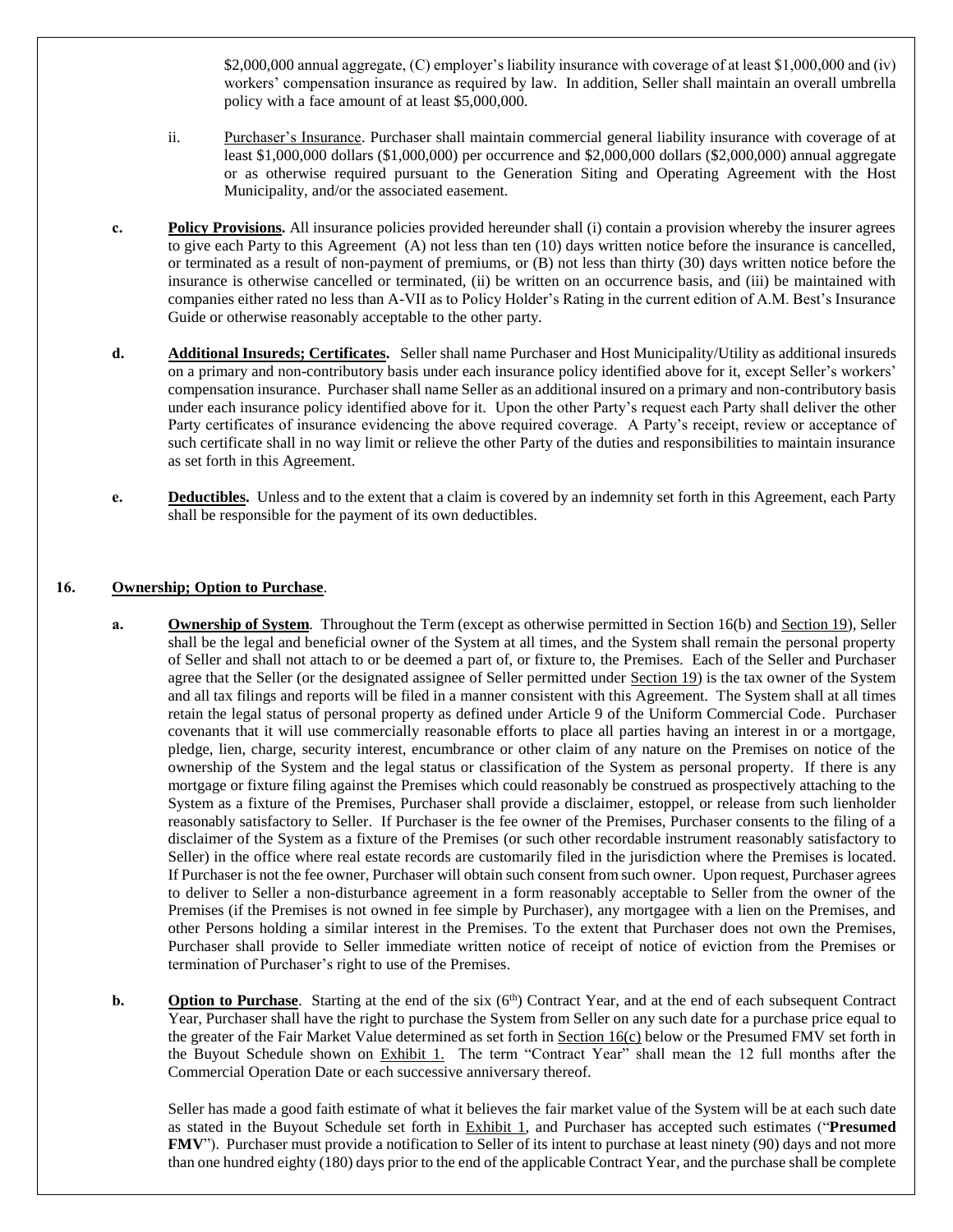prior to the end of the applicable Contract Year. Any such purchase shall be on an as-is, where-is basis, and Seller shall not provide any warranty or other guarantee regarding the performance of the System, provided, however, that Seller shall assign to Purchaser any manufacturers warranties that are in effect as of the purchase, and which are assignable pursuant to their terms. Upon purchase of the System, Purchaser will assume complete responsibility for the operation and maintenance of the System and liability for the performance thereof, and Seller shall have no further liabilities or obligations hereunder.

**c. Determination of Fair Market Value**. "**Fair Market Value**" means the amount that would be paid for the System including the equipment and materials that comprises the System in an arm's length, free market transaction, for cash, between an informed, willing seller and an informed willing buyer, neither of whom is under compulsion to complete the transaction, taking into account, among other things, the age, condition and performance of the System and advances in solar technology, provided that installed equipment shall be valued on an installed basis, shall not be valued as scrap if it is functioning and in good condition, but it shall be valued as a purchase of such equipment on an as-is, where-is basis, with no warranties (other than applicable equipment manufacturer's warranties). The avoided costs of removal from the current location shall not be a deduction from the valuation unless Seller has an unsatisfied legal obligation to remove the System at such time. Seller shall make a reasonable determination of Fair Market Value within thirty (30) days after Purchaser has given notice to exercise its option to Purchase the System. Seller shall give written notice to Purchaser of such determination, along with a full explanation of the calculation of Fair Market Value, including without limitation, an explanation of all assumptions, figures and values used in such calculation and factual support for such assumptions, figures and values. If Purchaser reasonably objects to Seller's determination of Fair Market Value within thirty (30) days after Seller has provided written notice of such determination, the Parties shall select a nationally recognized independent appraiser with experience and expertise in the solar photovoltaic industry to determine the Fair Market Value of the System. Such appraiser shall act reasonably and in good faith to determine the Fair Market Value of the System based on the formulation set forth herein, and shall set forth such determination in a written opinion delivered to the Parties. The greater of the valuation made by the appraiser or the appropriate value shown in the Buyout Schedule in Exhibit 1 shall be binding upon the Parties in the absence of fraud or manifest error. The costs of the appraisal shall be borne by the Parties equally.

#### <span id="page-14-1"></span><span id="page-14-0"></span>**17. Indemnification and Limitations of Liability**.

- **a. General**. Each Party (the "**Indemnifying Party**") shall defend, indemnify and hold harmless the other Party and the directors, officers, shareholders, partners, members, agents and employees of such other Party, and the respective affiliates of each thereof (collectively, the "**Indemnified Parties**"), from and against all loss, damage, expense, liability and other claims, including court costs and reasonable attorneys' fees (collectively, "**Liabilities**") resulting from any third party actions relating to the breach of any representation or warranty set forth in Sectio[n 14](#page-11-0) and from injury to or death of persons, and damage to or loss of property to the extent caused by or arising out of the negligent acts or omissions of, or the willful misconduct of, the Indemnifying Party (or its contractors, agents or employees) in connection with this Agreement; provided, however, that nothing herein shall require the Indemnifying Party to indemnify the Indemnified Party for any Liabilities to the extent caused by or arising out of the negligent acts or omissions of, or the willful misconduct of, the Indemnified Party. This Section [17](#page-14-0)[\(a\)](#page-14-1) however, shall not apply to liability arising from any form of hazardous substances or other environmental contamination, such matters being addressed exclusively by Section [17](#page-14-0)[\(c\)](#page-14-2).
- <span id="page-14-3"></span>**b. Notice and Participation in Third Party Claims**. The Indemnified Party shall give the Indemnifying Party written notice with respect to any Liability asserted by a third party (a "**Claim**"), as soon as possible upon the receipt of information of any possible Claim or of the commencement of such Claim. The Indemnifying Party may assume the defense of any Claim, at its sole cost and expense, with counsel designated by the Indemnifying Party and reasonably satisfactory to the Indemnified Party. The Indemnified Party may, however, select separate counsel if both Parties are defendants in the Claim and such defense or other form of participation is not reasonably available to the Indemnifying Party. The Indemnifying Party shall pay the reasonable attorneys' fees incurred by such separate counsel until such time as the need for separate counsel expires. The Indemnified Party may also, at the sole cost and expense of the Indemnifying Party, assume the defense of any Claim if the Indemnifying Party fails to assume the defense of the Claim within a reasonable time. Neither Party shall settle any Claim covered by this Section [17\(](#page-14-0)[b\)](#page-14-3) unless it has obtained the prior written consent of the other Party, which consent shall not be unreasonably withheld or delayed. The Indemnifying Party shall have no liability under this Section [17\(](#page-14-0)[b\)](#page-14-3) for any Claim for which such notice is not provided if and to the extent that the failure to give notice prejudices the Indemnifying Party.
- <span id="page-14-2"></span>**c. Environmental Indemnification**. Seller shall indemnify, defend and hold harmless Purchaser and all of Purchaser's Indemnified Parties (and specifically including, without limitation, the IMEA Member municipality that owns the Premises and/or is otherwise hosting the solar project) from and against all Liabilities arising out of or relating to the existence at, on, above, below or near the Premises of any Hazardous Substance (as defined in Section  $17(c)(17.c.i)$  $17(c)(17.c.i)$  $17(c)(17.c.i)$ ) to the extent deposited, spilled or otherwise caused by Seller or any of its contractors or agents. Purchaser shall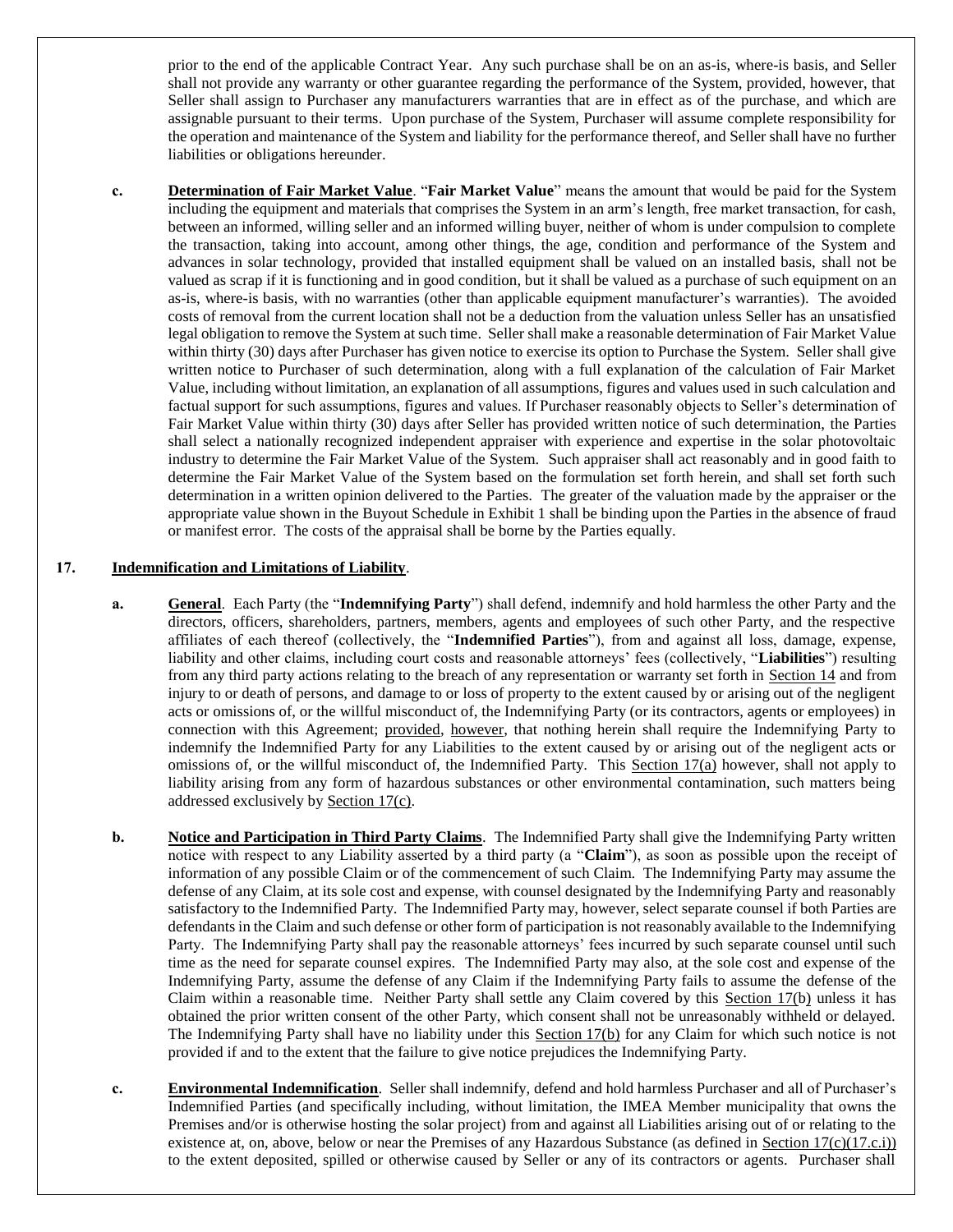indemnify, defend and hold harmless, or shall cause its Member municipality that owns the Premises and/or is otherwise hosting the solar project to indemnify, defend and hold harmless, all of Seller's Indemnified Parties from and against all Liabilities arising out of or relating to the existence at, on, above, below or near the Premises of any Hazardous Substance, except to the extent deposited, spilled or otherwise caused by Seller or any of its contractors or agents. Each Party shall promptly notify the other Party if it becomes aware of any Hazardous Substance on or about the Premises or the Premises generally or any deposit, spill or release of any Hazardous Substance.

<span id="page-15-0"></span>i. "**Hazardous Substance**" means any chemical, waste or other substance (A) which now or hereafter becomes defined as or included in the definition of "hazardous substances," "hazardous wastes," "hazardous materials," "extremely hazardous wastes," "restricted hazardous wastes," "toxic substances," "toxic pollutants," "pollution," "pollutants," "regulated substances," or words of similar import under any laws pertaining to the environment, health, safety or welfare, (B) which is declared to be hazardous, toxic, or polluting by any Governmental Authority, (C) exposure to which is now or hereafter prohibited, limited or regulated by any Governmental Authority, (D) the storage, use, handling, disposal or release of which is restricted or regulated by any Governmental Authority, or (E) for which remediation or cleanup is required by any Governmental Authority.

# <span id="page-15-1"></span>**d. Limitations on Liability**.

- i. No Consequential Damages. Except with respect to indemnification for third party claims pursuant to this Section 17 and damages that result from the willful misconduct of a Party, neither Party nor its directors, officers, shareholders, partners, members, agents and employees subcontractors or suppliers shall be liable for any indirect, special, incidental, exemplary, or consequential loss or damage of any nature arising out of their performance or non-performance hereunder even if advised of such. The Parties agree that (1) in the event that Seller is required to recapture any Tax Credits or other tax benefits as a result of a breach of this Agreement by Purchaser, such recaptured amount shall be deemed to be direct and not indirect or consequential damages, and (ii) in the event that Purchaser is entitled to the Environmental Attributes produced by the System, and a breach of this Agreement by Seller causes Purchaser to lose the benefit of selling such Environmental Attributes to third parties or the use of such Environmental Attributes to meet a renewable portfolio standard, the amount of such lost sales shall be deemed to be direct and not indirect or consequential damages.
- <span id="page-15-2"></span>ii. Actual Damages. Except with respect to (x) indemnification for third party claims pursuant to this Section  $17$ , (y) matters that are covered by or should have been covered by insurance under Section 15, and (z) damages that result from the gross negligence or willful misconduct of Seller, Seller's aggregate liability under this Agreement arising out of or in connection with the performance or non-performance of this Agreement shall not exceed the total payments made (or, as applicable, projected to be made) by Purchaser under this Agreement plus an additional amount equal to the reasonably established value of the Environmental Attributes that accrue to or otherwise would have accrued or been transferred to Purchaser during the remaining Term of this Agreement if it had continued uninterrupted. Liability for litigation costs and attorney's fees under Section 22(b) shall be in addition to the foregoing limitation. In addition, the foregoing limitation shall not apply if the party seeking to benefit from the limitation failed to maintain insurance as required by this Agreement. The provisions of this Section  $(17)(d)(ii)$  $(17)(d)(ii)$  $(17)(d)(ii)$  shall apply, where otherwise applicable, regardless of whether such liability arises in contract, tort (including negligence), strict liability or otherwise.
- iii. Time Limitation. Any action against either Party must be brought within two (2) year after the cause of action accrues.

### **18. Force Majeure**.

**a.** "**Force Majeure**" means any event or circumstances beyond the reasonable control of and without the fault or negligence of the Party claiming Force Majeure. It shall include, without limitation, failure or interruption of the production, delivery or acceptance of electricity due to: an act of god; war (declared or undeclared); sabotage; riot; insurrection; civil unrest or disturbance; military or guerilla action; terrorism; epidemic or pandemic, but not including the currently effective COVID-19 pandemic; economic sanctions that were neither anticipated, announced nor imposed prior to the Effective Date; embargo; civil strike, work stoppage, slow-down, or lock-out; explosion; fire; earthquake; abnormal weather condition or actions of the elements; hurricane; flood; lightning; wind; drought; the binding order of any Governmental Authority (provided that such order has been resisted in good faith by all reasonable legal means); the failure to act on the part of any Governmental Authority (provided that such action has been timely requested and diligently pursued); unavailability of electricity from the utility grid, equipment, supplies or products (but not to the extent that any such availability of any of the foregoing results from the failure of the Party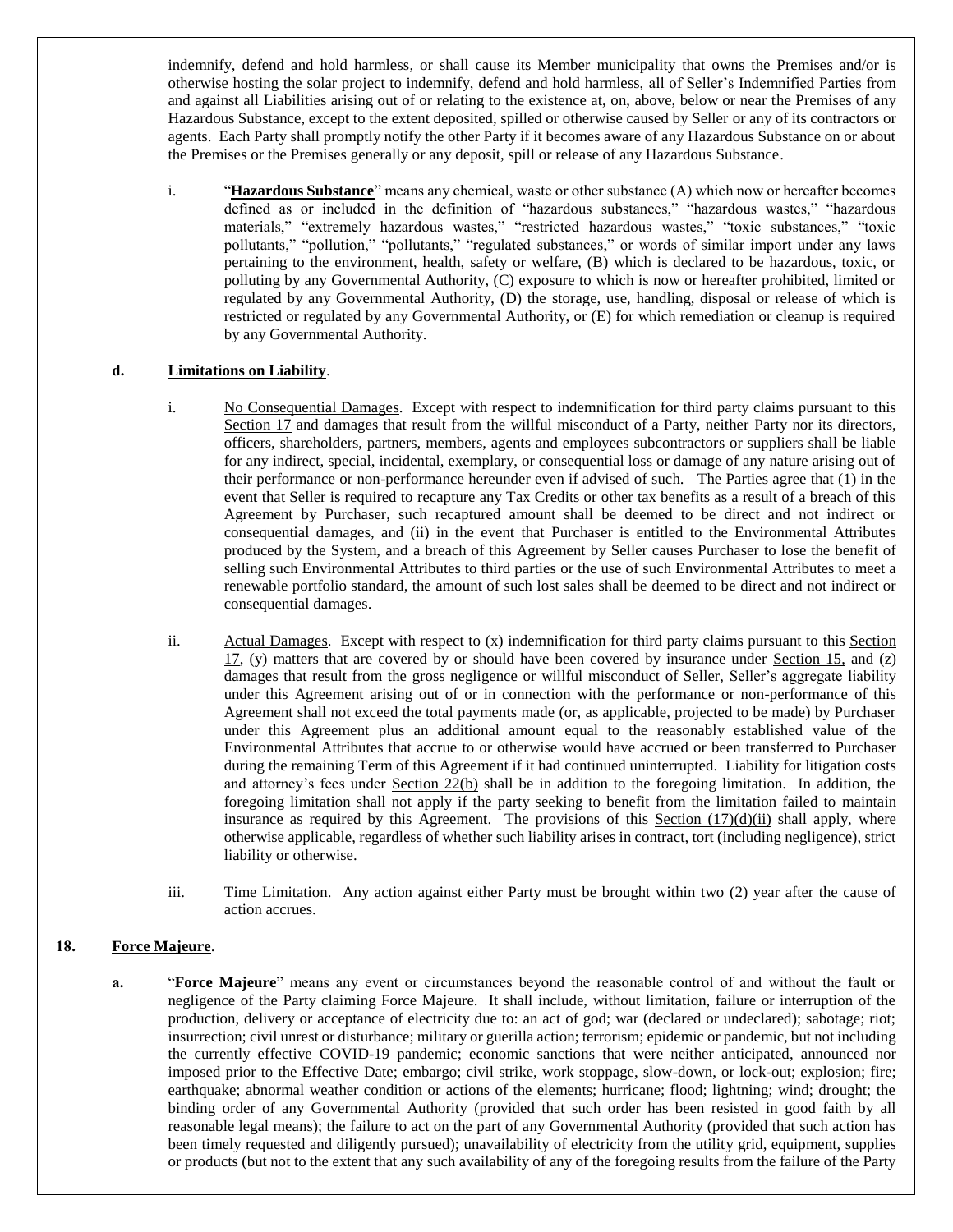claiming Force Majeure to have exercised reasonable diligence); and failure of equipment not utilized by or under the control of the Party claiming Force Majeure.

- **b.** Except as otherwise expressly provided to the contrary in this Agreement, if either Party is rendered wholly or partly unable to timely perform its obligations under this Agreement because of a Force Majeure event, that Party shall be excused from the performance affected by the Force Majeure event (but only to the extent so affected) and the time for performing such excused obligations shall be extended as reasonably necessary; provided, that: (i) the Party affected by such Force Majeure event, as soon as reasonably practicable after obtaining knowledge of the occurrence of the claimed Force Majeure event, gives the other Party prompt oral notice, followed by a written notice reasonably describing the event; (ii) the suspension of or extension of time for performance is of no greater scope and of no longer duration than is required by the Force Majeure event; and (iii) the Party affected by such Force Majeure event uses all reasonable efforts to mitigate or remedy its inability to perform as soon as reasonably possible.
- **c.** Notwithstanding anything herein to the contrary, the obligation to make any payment due under this Agreement shall not be excused by a Force Majeure event that solely impacts Purchaser's ability to make payment.
- **d.** If a Force Majeure event continues for a period of Thirty (30) days or more within a twelve (12) month period and prevents a material part of the performance by a Party hereunder, then at any time during the continuation of the Force Majeure event beyond said number of days, the Party not claiming the Force Majeure shall have the right to terminate this Agreement without fault or further liability to either Party (except for amounts accrued but unpaid and except for Seller's obligation to remove the System from the Premises or reimburse Purchaser for such removal).

### <span id="page-16-1"></span><span id="page-16-0"></span>**19. Assignment and Financing**.

**a. Assignment**. This Agreement may not be assigned in whole or in part by either Party, and there shall be no indirect assignment by way of a substantial change of ownership or control of either Party or a transfer of the ownership of the System without the prior written consent of the other Party, which consent shall not be unreasonably withheld, conditioned, or delayed. Notwithstanding the foregoing, Seller may, without the prior written consent of Purchaser, (i) assign, mortgage, pledge or otherwise collaterally assign its interests in this Agreement and the System to any Financing Party, (ii) assign this Agreement and the System to any entity through which Seller is obtaining financing or capital for the System if such entity is a Reasonable Substitute as defined herein, (iii) assign this Agreement and the System to any person succeeding to all or substantially all of the assets of Seller if such person is a Reasonable Substitute and (iv) directly or indirectly assign this Agreement and the System to an affiliate or subsidiary of Seller if such affiliate or subsidiary is a Reasonable Substitute and remains an affiliate of Seller thereafter. Neither the original signatory of this Agreement nor any assignee that becomes a subsequent assignor shall be released from liability hereunder as a result of any of the foregoing permitted assignments without Purchaser's express consent and then only upon the assumption of Seller's obligations hereunder by the assignee that meets the Reasonable Substitute standard set forth herein. Further, no assignment or subsequent assignment of Seller's rights and/or obligations under this Agreement shall result in any change to Purchaser's rights and obligations under this Agreement. Purchaser's consent to any other assignment shall not be unreasonably withheld, conditioned, or delayed. It shall not be unreasonable for Purchaser to withhold, condition or delay its consent if the assignee does not meet the Reasonable Substitute standard set forth herein. No assignment subject to the Reasonable Substitute standard set forth herein shall be effective unless and until proof of the required abilities is provided to and accepted by Purchaser. This Agreement shall be binding on and inure to the benefit of the successors and permitted assignees.

For purposes of this Section 19, an entity shall be deemed to be a "**Reasonable Substitute**" only if the entity possesses the requisite knowledge, experience, management, operations and financial resources and abilities to design, engineer, install, maintain and operate the System, and to perform all other remaining obligations of Seller arising under the Agreement, as evidenced by the following: (i) proof of past experience designing, engineering, permitting, constructing and installing at least five (5) solar photovoltaic projects of comparable size through at least the commercial operations stage and current personnel resources with such abilities if the Commercial Operations Date has not yet occurred hereunder; or proof of past experience operating and maintaining photovoltaic solar systems comparable to the System and providing services comparable to those contemplated by this Agreement and current personnel resources with such abilities if Commercial Operation Date has already been achieved; (ii) proof of past experience interconnecting renewable generating resources with the transmission systems of and operating in the Regional Transmission Organization (RTO) regions of Midcontinent Independent System Operator, Inc. (MISO) and PJM Interconnection, LLC (PJM) and current personnel resources with such abilities; (iii) proof of past experience financing at least five (5) solar photovoltaic projects of comparable size if the financing has not already been completed and (iii) proof that the entity is not less creditworthy than the original signatory of this Agreement at the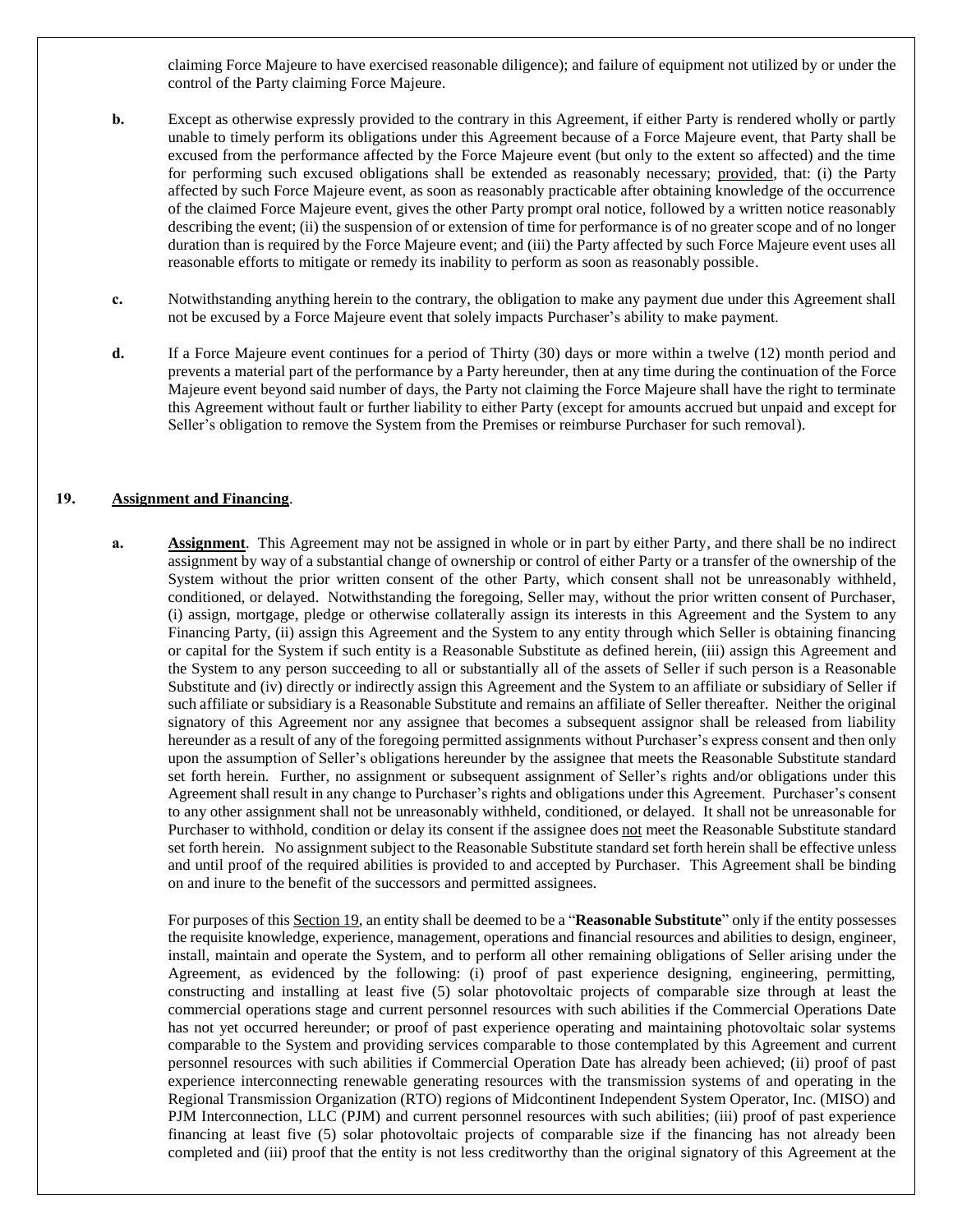time the Agreement was signed as determined in the sole judgement of the Purchaser. An assignee that does not otherwise meet the creditworthiness requirement may supplement its financial qualifications by providing Purchaser with Performance Assurance in an amount determined by Purchaser in its sole discretion in accordance with Section 7(o)(ii). The prospective Reasonable Substitute shall provide written certification signed by an officer of such entity and reasonable supporting evidence proving that it meets the Reasonable Substitute standard, together with a copy of the assignment and assumption agreement or any other instrument evidencing that such entity has in fact assumed all of the rights and obligations of Seller under the Agreement.

- **b. Contingent Assignment to Host Municipality**. Seller hereby consents, on behalf of itself and any and all future assignees and Financing Parties taking their rights from Seller, to the assignment of this Agreement by Purchaser to the Host Municipality if Purchaser's Power Sales Contract with the Host Municipality comes to an end or is terminated without being extended or renewed during the Term of this Agreement. The Host Municipality has agreed to accept such assignment in the Siting Agreement between itself and Purchaser.
- **c. Financing**. The Parties acknowledge that Seller may obtain construction and long-term financing or other credit support from one or more Financing Parties. "**Financing Parties**" means person or persons providing construction or permanent financing to Seller in connection with construction, ownership, operation and maintenance of the System, or if applicable, means, if applicable, any person to whom Seller has transferred the ownership interest in the System, subject to a leaseback of the System from such person. Both Parties agree in good faith to consider and to negotiate changes or additions to this Agreement that may be reasonably requested by the Financing Parties; provided, that such changes do not alter the fundamental economic terms of this Agreement. In connection with an assignment pursuant to Section [19\(](#page-16-1)a)(i)-(iv), Purchaser agrees to execute any consent, estoppel or acknowledgement in form and substance reasonably acceptable to Purchaser and such Financing Parties.

# <span id="page-17-1"></span><span id="page-17-0"></span>**20. Confidentiality and Publicity**.

- **a. Confidentiality**. If either Party provides confidential information, including business plans, strategies, financial information, proprietary, patented, licensed, copyrighted or trademarked information, and/or technical information regarding the design, operation and maintenance of the System or of Purchaser's business ("**Confidential Information**") to the other or, if in the course of performing under this Agreement or negotiating this Agreement a Party learns Confidential Information regarding the facilities or plans of the other, the receiving Party shall (a) protect the Confidential Information from disclosure to third parties with the same degree of care accorded its own confidential and proprietary information, and (b) refrain from using such Confidential Information, except in the negotiation and performance of this Agreement, including but not limited to obtaining financing for the System. Notwithstanding the above, a Party may provide such Confidential Information to its, officers, directors, members, managers, employees, agents, contractors and consultants (collectively, "**Representatives**"), and affiliates, lenders, and potential assignees of this Agreement (provided and on condition that such potential assignees be bound by a written agreement or legal obligation restricting use and disclosure of Confidential Information). Each such recipient of Confidential Information shall be informed by the Party disclosing Confidential Information of its confidential nature and shall be directed to treat such information confidentially and shall agree to abide by these provisions. In any event, each Party shall be liable (with respect to the other Party) for any breach of this provision by any entity to whom that Party improperly discloses Confidential Information. The terms of this Agreement (but not its execution or existence) shall be considered Confidential Information for purposes of this Section [20](#page-17-0)[\(a\)](#page-17-1), except as set forth in Section [20\(](#page-17-0)[b\)](#page-17-2). All Confidential Information shall remain the property of the disclosing Party and shall be returned to the disclosing Party or destroyed after the receiving Party's need for it has expired or upon the request of the disclosing Party. Each Party agrees that the disclosing Party would be irreparably injured by a breach of this Section [20\(](#page-17-0)[a\)](#page-17-1) by the receiving Party or its Representatives or other person to whom the receiving Party discloses Confidential Information of the disclosing Party and that the disclosing Party may be entitled to equitable relief, including injunctive relief and specific performance, in the event of a breach of the provision of this Section [20](#page-17-0)[\(a\)](#page-17-1). To the fullest extent permitted by applicable law, such remedies shall not be deemed to be the exclusive remedies for a breach of this Section [20](#page-17-0)[\(a\)](#page-17-1), but shall be in addition to all other remedies available at law or in equity; provided however, in no event shall either Party be liable to the other Party for any indirect, special, incidental, or consequential damages with respect to any claim arising out of this  $Section 20(a)$  whether based on contract, tort (including negligence) or otherwise.
- <span id="page-17-2"></span>**b. Permitted Disclosures**. Notwithstanding any other provision in this Agreement, neither Party shall be required to hold confidential any information that (i) becomes publicly available other than through the receiving Party, (ii) is required to be disclosed under applicable law or pursuant to a validly issued subpoena (but a receiving Party subject to any such requirement shall promptly notify the disclosing Party of such requirement to the extent permitted by applicable law), (iii) is independently developed by the receiving Party or (iv) becomes available to the receiving Party without restriction from a third party under no obligation of confidentiality. If disclosure of information is required by a Governmental Authority or by applicable law, the disclosing Party shall, to the extent permitted by applicable law, notify the other Party of such required disclosure promptly upon becoming aware of such required disclosure and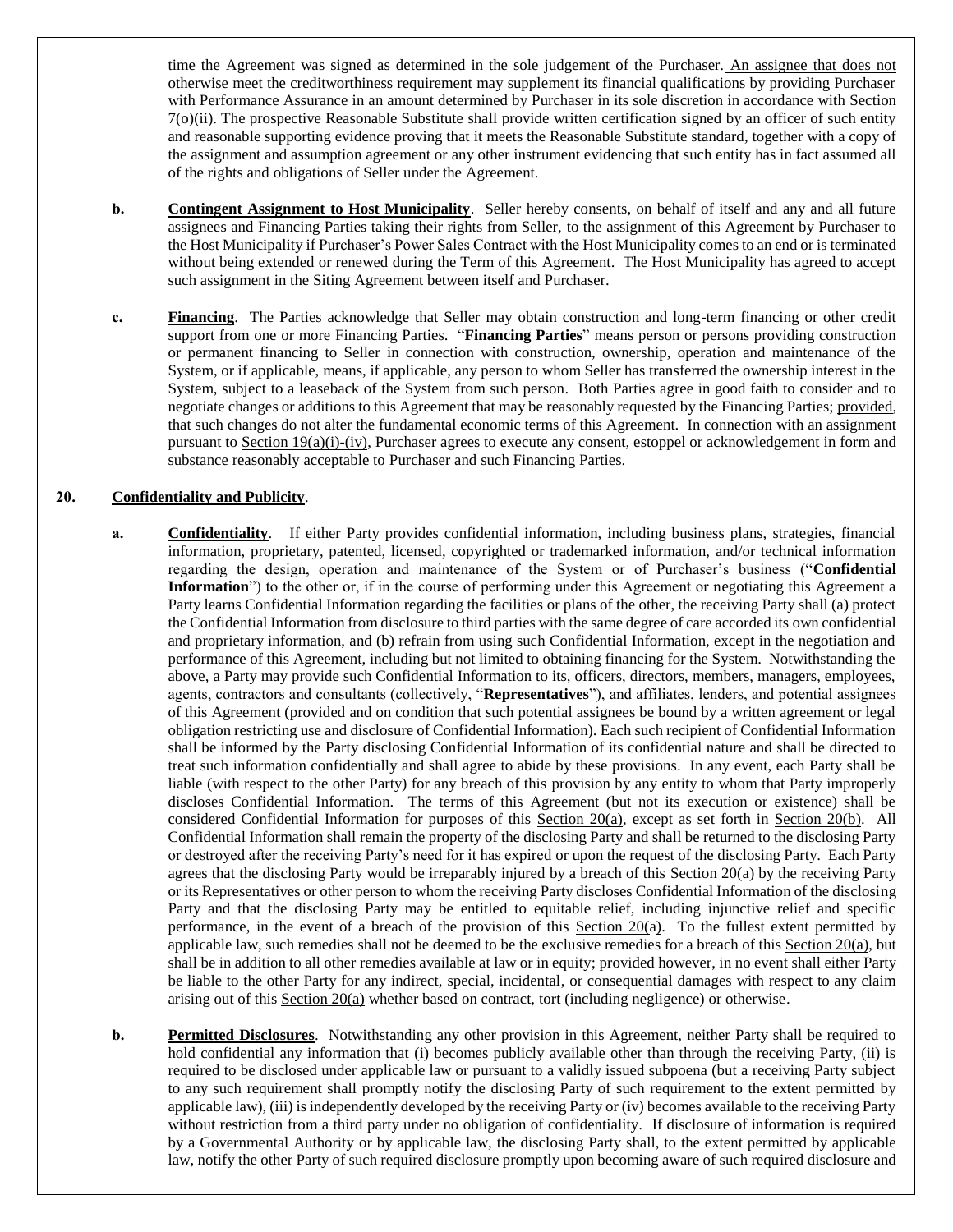shall cooperate with the other Party in efforts to limit the disclosure to the maximum extent permitted by law. Seller acknowledges that Purchaser is a public body subject to the Illinois Freedom of Information Act, and that Purchaser's records are subject to disclosure unless there is an applicable exception.

21. **Goodwill and Publicity.** Purchaser and the Host Municipality shall have the right to display signs and promotional materials both on-site and off-site to showcase the site as a community renewable energy resource. Neither Party shall use any name, logo, trade name, service mark or trademark of the other Party in any promotional or advertising material without the prior written consent of such other Party. The Parties shall coordinate and cooperate with each other when making public announcements related to the execution and existence of this Agreement, and each Party shall have the right to promptly review, comment upon and approve any publicity materials, press releases or other public statements by the other Party that refer to, or that describe any aspect of, this Agreement. Neither Party shall make any press release or public announcement of the specific terms of this Agreement (except for filings or other statements or releases as may be required by applicable law) without the specific prior written consent of the other Party which will not be unreasonably delayed, conditioned or withheld. Without limiting the generality of the foregoing, all public statements must accurately reflect the rights and obligations of the Parties under this Agreement, including the ownership of Environmental Attributes and Environmental Incentives and any related reporting rights.

# <span id="page-18-1"></span><span id="page-18-0"></span>**22. Miscellaneous Provisions**

- **a. Choice of Law**. The law of the state where the System is located shall govern this Agreement without giving effect to conflict of laws principles.
- <span id="page-18-2"></span>**b. Dispute Resolution and Attorneys' Fees**. Any dispute arising from or relating to this Agreement that cannot be resolved by the senior management of the two parties shall be resolved by litigation in the State where the System is located. If the Parties agree, a non-binding mediator may be consulted prior to litigation. The prevailing party in any dispute arising out of this Agreement shall be entitled to reasonable attorneys' fees and costs, which attorney's fees and costs, notwithstanding any provision of this Agreement that might be interpreted to the contrary, shall be in addition to the amounts otherwise due to one Party from the other and not limited by any other provision of this Agreement.
- <span id="page-18-3"></span>**c. Notices**. All notices under this Agreement shall be in writing and shall be by personal delivery, facsimile transmission, electronic mail, overnight courier, or regular, certified, or registered mail, return receipt requested, and deemed received upon personal delivery, acknowledgment of receipt of electronic transmission, the promised delivery date after deposit with overnight courier, or five (5) days after deposit in the mail. Notices shall be sent to the person identified in this Agreement at the addresses set forth in this Agreement or such other address as either party may specify in writing. Each party shall deem a document faxed, emailed or electronically sent in PDF form to it as an original document.
- **d. Survival**. Provisions of this Agreement that should reasonably be considered to survive termination of this Agreement shall survive. For the avoidance of doubt, surviving provisions shall include, without limitation, Section 14 (Representations Warranties and Covenants), Section 7(n) (Warranty Matters), Section [15](#page-12-0)[\(b\)](#page-12-1) (Insurance Coverage), Section [17](#page-14-0) (Indemnification and Limitations of Liability), Section [20](#page-17-0) (Confidentiality and Publicity), Section [22](#page-18-0)[\(a\)](#page-18-1) (Choice of Law), Section [22](#page-18-0) [\(b\)](#page-18-2) (Dispute Resolution and Attorneys' Fees), Section [22\(](#page-18-0)[c\)](#page-18-3) (Notices), Section 22 [\(g\)](#page-19-0) (Comparative Negligence), Section [22](#page-18-0)[\(h\)](#page-19-1) (Non-Dedication of Facilities), Section [22\(](#page-18-0)[j\)](#page-19-2) (Service Contract), Section [22](#page-18-0)[\(k\)](#page-19-3) (No Partnership) Sectio[n 22\(](#page-18-0)[l\)](#page-19-4) (Full Agreement, Modification, Invalidity, Counterparts, Captions) and Section [22](#page-18-0)[\(n\)](#page-19-5) (No Third Party Beneficiaries).
- **e. Further Assurances**. Each of the Parties hereto agree to provide such information, execute and deliver any instruments and documents and to take such other actions as may be necessary or reasonably requested by the other Party which are not inconsistent with the provisions of this Agreement and which do not involve the assumptions of obligations other than those provided for in this Agreement, to give full effect to this Agreement and to carry out the intent of this Agreement.
- **f. Right of Waiver**. Each Party, in its sole discretion, shall have the right to waive, defer or reduce any of the requirements to which the other Party is subject under this Agreement at any time (other than with respect to and/or relating to the obligation to make any payment due under this Agreement); provided, however that neither Party shall be deemed to have waived, deferred or reduced any such requirements unless such action is in writing and signed by the waiving Party. No waiver will be implied by any usage of trade, course of dealing or course of performance. A Party's exercise of any rights hereunder shall apply only to such requirements and on such occasions as such Party may specify and shall in no event relieve the other Party of any requirements or other obligations not so specified. No failure of either Party to enforce any term of this Agreement will be deemed to be a waiver. No exercise of any right or remedy under this Agreement by Purchaser or Seller shall constitute a waiver of any other right or remedy contained